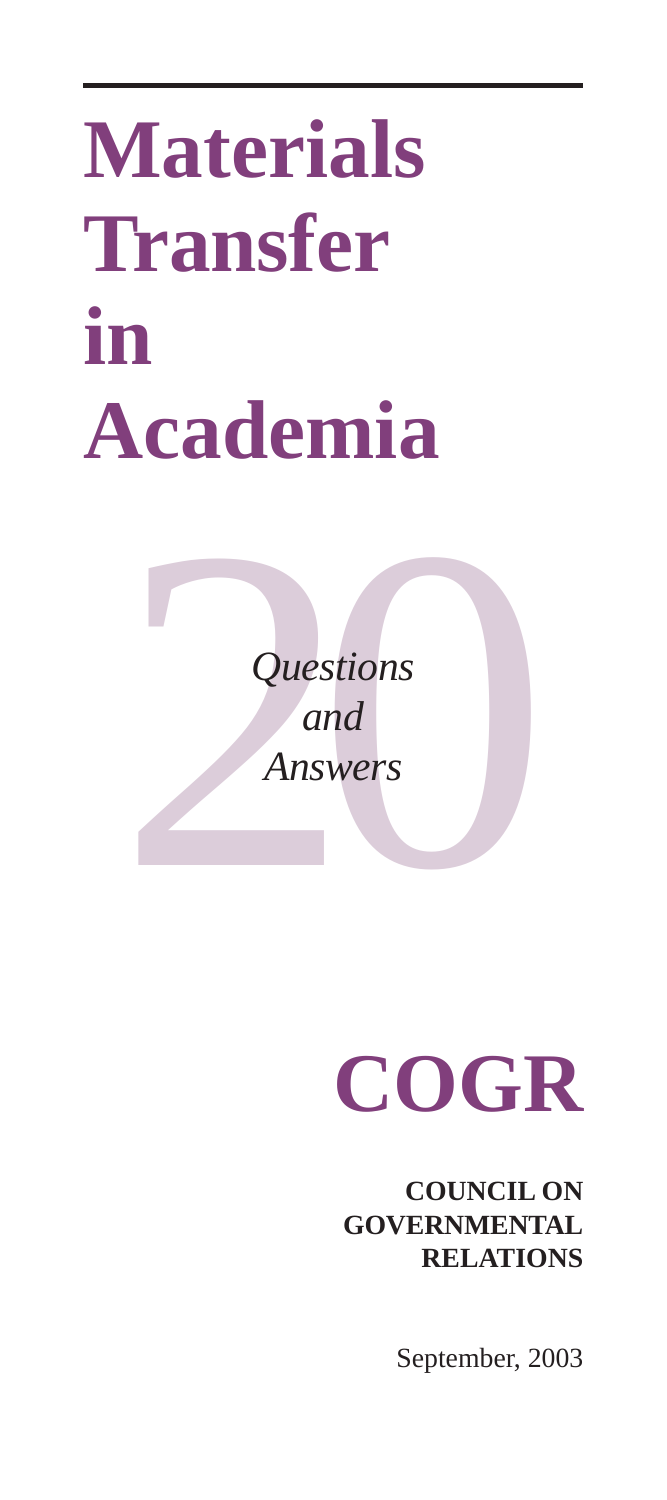#### **COUNCIL ON GOVERNMENTAL RELATIONS**

The Council on Governmental Relations (COGR) is an association of leading research-intensive universities. COGR's primary function consists in helping to develop policies and practices that fairly reflect the mutual interests and separate obligations of federal agencies and universities in federal research and training. COGR deals primarily with policies and technical issues involved in the administration of federally-sponsored programs at universities. It keeps under continuing review the problems potentially inherent in the development of federal policies, regulations, and other federal initiatives.

This brochure attempts to provide relevant information about the transfer of materials in academia. It does not claim to be a manual of university technology transfer, nor does it offer model policies. This brochure should not be taken as formal legal advice, and COGR cannot and does not warrant the legal sufficiency of the answers to the questions discussed in the brochure.

> **Copyright © 2003 Council on Governmental Relations 1200 New York Avenue, Suite 320 Washington, DC 2005 (202) 289-6655**

**While COGR encourages copying of this brochure to enable broad usage, reproduction for sale or profit is strictly prohibited.**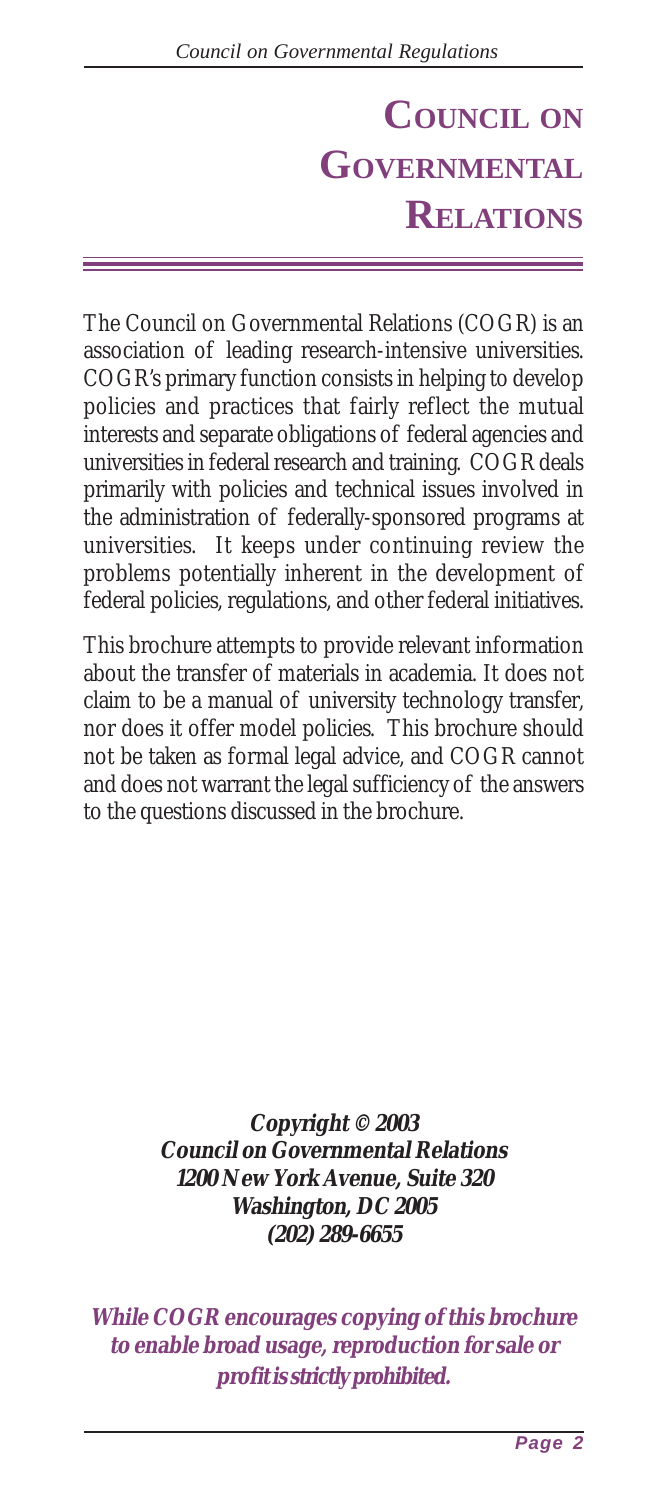a sa mga bansang pag-agang nagsa sa pag-agang nagsa sa pag-agang nagsa sa pag-agang nagsa sa pag-agang nagsa s

## **TABLE OF CONTENTS**

| <b>Introduction</b>                                 |
|-----------------------------------------------------|
| Under what circumstances is an MTA needed?  8       |
| From the University perspective, what MTA terms     |
| frequently raise problems?  9                       |
| How do agreement terms restrict academic            |
|                                                     |
| Why is there concern about ownership rights?. 12    |
| What is meant by "reach-through rights" and         |
| when are they justified?  13                        |
| What Are Some Desirable Definitions of Terms in     |
|                                                     |
| How is ownership of combination materials           |
| 17                                                  |
| Is there an option for an institution to forego     |
|                                                     |
| What is indemnification, and what is the            |
| importance of limiting indemnification              |
|                                                     |
| Why is it useful to use MTAs when materials are     |
| being sent to academic colleagues? 21               |
| Can MTA agreements be expedited through             |
|                                                     |
| Who has the authority to sign MTA                   |
|                                                     |
| Are MTA agreements ever enforced?  24               |
| Is it reasonable to charge fees for the transfer of |
|                                                     |
| Are there other means of getting materials when     |
| the obstacle is time and effort?  26                |
| What are the implications of NIH's "Principles and  |
|                                                     |
| Are there special requirements for transferring     |
| human embryonic stem cells?  29                     |
| Are there special requirements for transferring     |
| "special" biological material? 30                   |
| Is an export license needed to transfer materials   |
| outside the United States?  31                      |
| Are there special regulations regarding the         |
| transfer of toxic biological agents?  32            |
|                                                     |
|                                                     |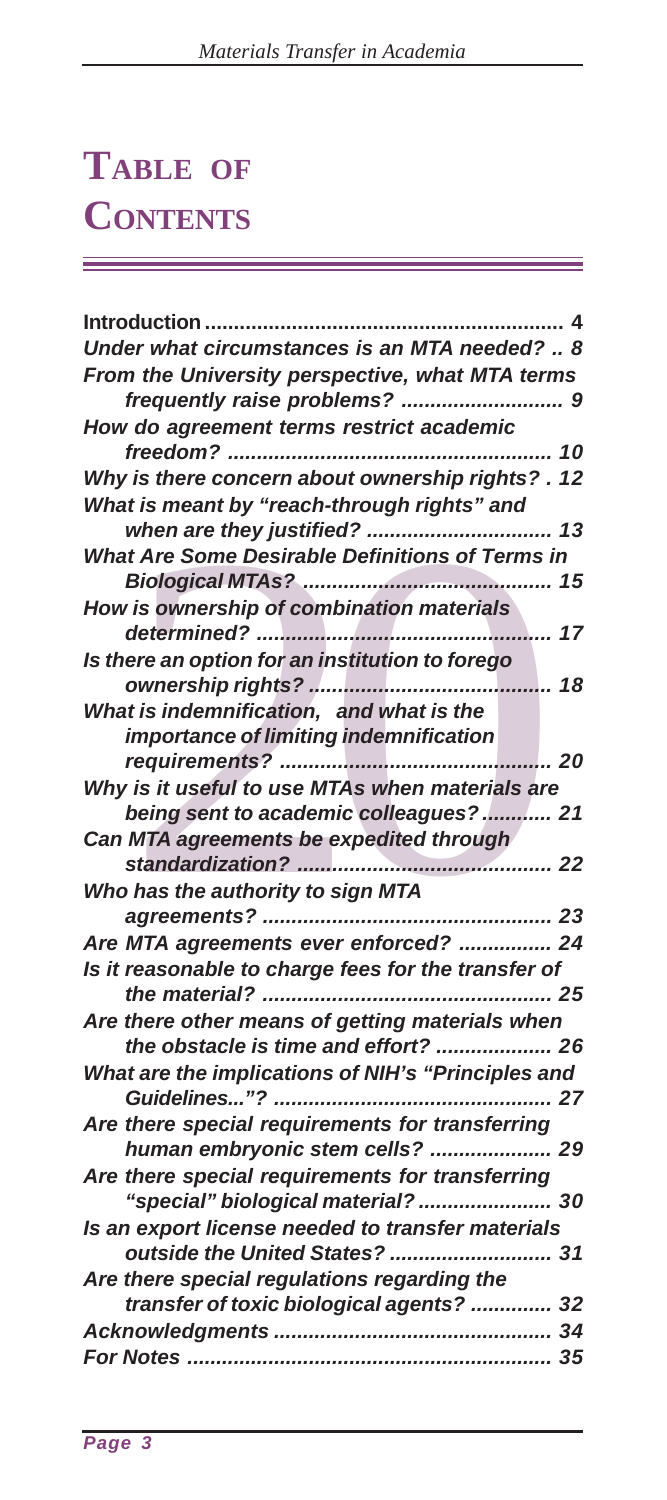#### *Introduction*

<span id="page-3-0"></span>The transfer of materials and research tools is an essential aspect of scientific research. The types of materials exchanged are varied and are utilized in all areas of research including chemistry, biology, physics, computer science, and engineering but the vast majority of these transfers occur in the life sciences. Although this brochure will focus on transfers of biological materials, most of the concepts and issues discussed are relevant to all forms of material exchanges.

A transfer between provider and recipient may serve to facilitate the confirmation of research findings or may provide a unique material to further a new line of investigation. The open exchange of commonplace and nonproprietary materials between academic scientists usually occurs without risk or concern. When the material is of a unique or proprietary nature, the provider may wish to preserve its control of how the material is used and limit its further distribution. This is most common when the providing organization is a commercial, for-profit company.

A materials transfer agreement (MTA) is the contractual instrument used to define the terms and conditions for the exchange of materials. While MTAs are not funding agreements, many of the issues usually associated with a research contract can apply to these transfers and can have a dramatic impact on future research efforts. An MTA typically sets forth rights to use the materials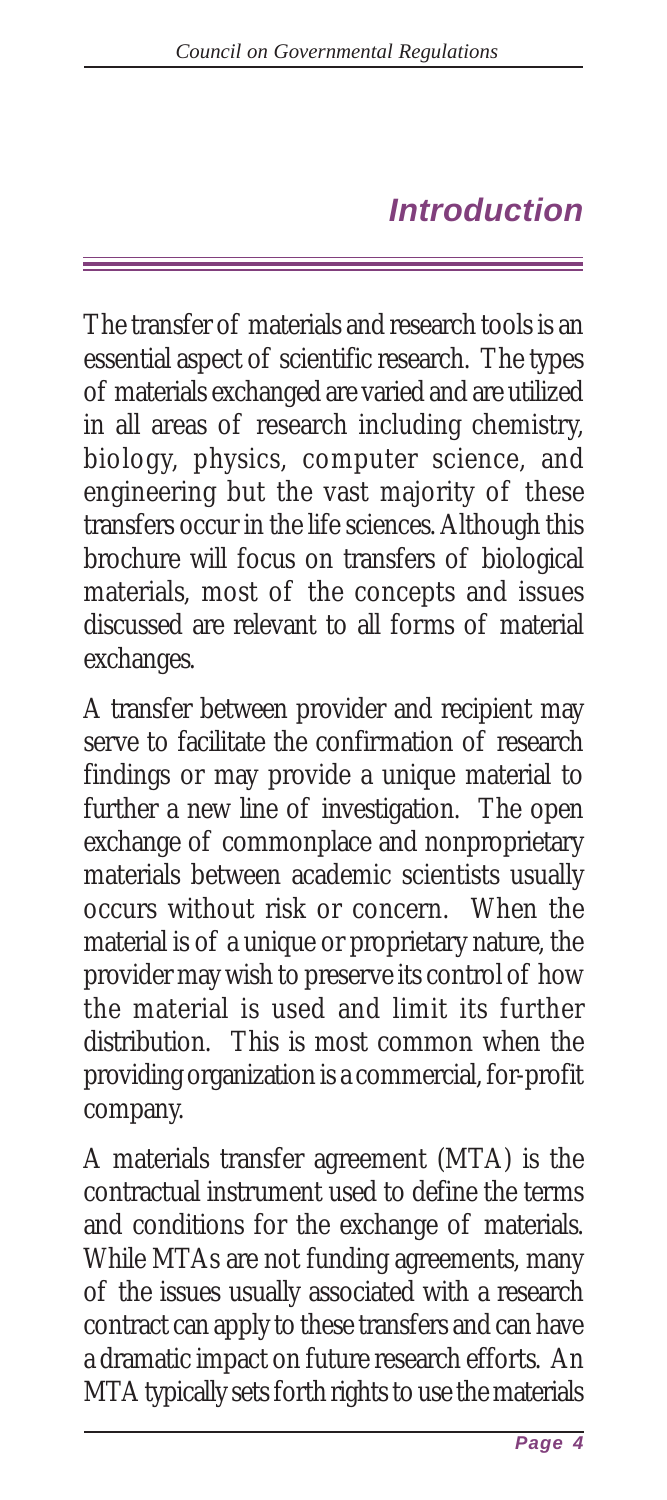and may allocate rights that result from their use. Often MTAs address such issues as publication, involvement of students, limitations on the use of the materials, and the intellectual property rights of the provider and the recipient in the results of the research in which the materials are used.

Transfers from industry to academia are complicated due to the different objectives of the two parties. From the perspective of industry, no transfer can be made that will compromise the company's interest in a proprietary product. This may lead to MTA terms that substantially restrict use of the materials and give the company all rights to any new invention that results from their use. Academia, on the other hand, cannot compromise its objective to disseminate knowledge widely to the scientific community. Because of these differing objectives, universities often need to negotiate the MTA terms to ensure that they do not undermine the university's mission.

Given that money is rarely associated with these transfers, MTAs may be perceived by some to be inconsequential transactions. However, they are binding legal agreements that can impact a researcher's current and future research. Thus, it is important that researchers and administrators alike understand the issues and complexities involved in these transfers, especially given the large volume of MTAs that are being negotiated in the research community. While standard MTA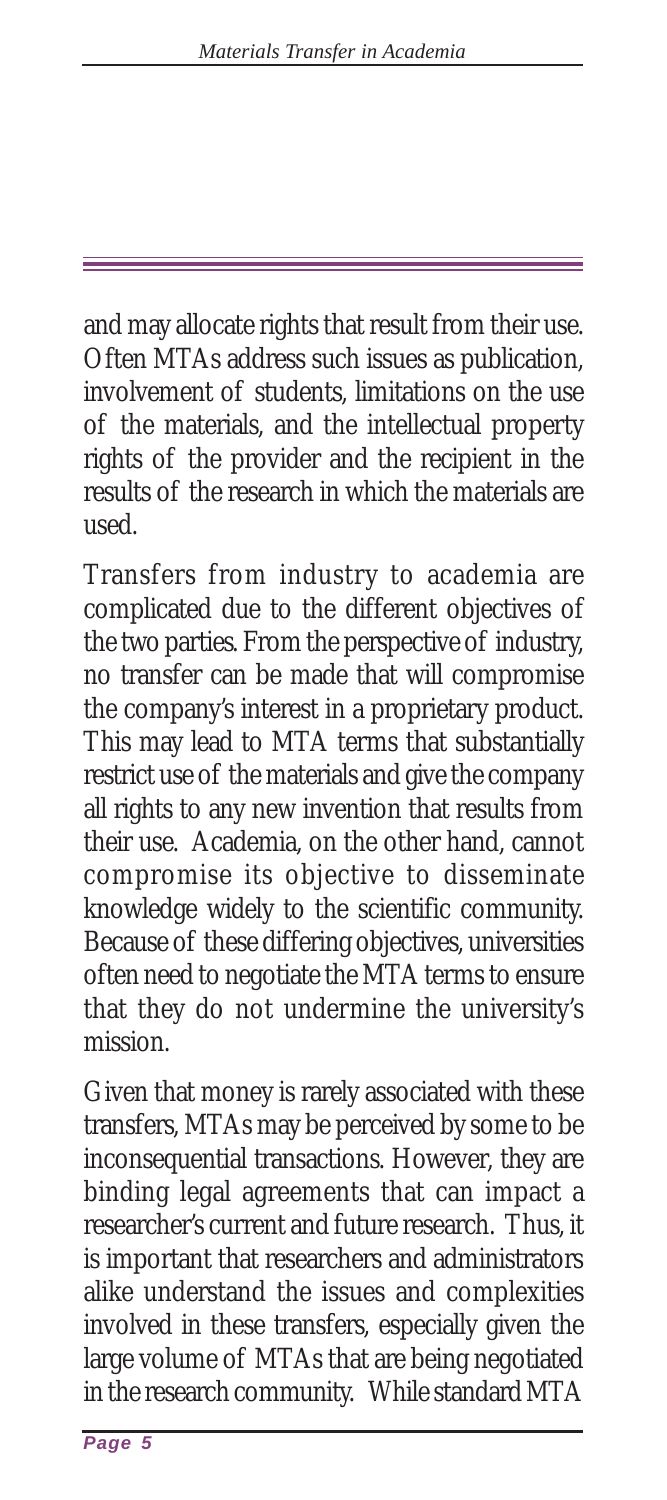agreements (e.g., Uniform Biological Material Transfer Agreement (UBMTA) and the National Institutes of Health's (NIH) recommended Simple Letter Agreement) exist, MTAs with widely varying terms and conditions have proliferated, particularly between universities and industry.

*We hope that that the "Twenty Questions and Answers" format of this brochure will assist the university administrator and/or the academic researcher in understanding some of the critical issues arising under these legal agreements and promote greater standardization of MTA terms and conditions.*

University administrators and researchers should acquaint themselves with their institutions' policies and procedures governing material transfers and should obtain assistance from the appropriate university office to negotiate MTA terms and conditions. Because the MTA does not usually provide funding for the research utilizing the transferred materials, the MTA often needs to be reviewed jointly with any pre-existing funding agreements in order to ensure that the terms of these agreements do not conflict with one another. NIH's *Principles and Guidelines* (see Question 16 for more details) provides additional guidance to recipients of NIH funding with respect to transferring research materials and tools.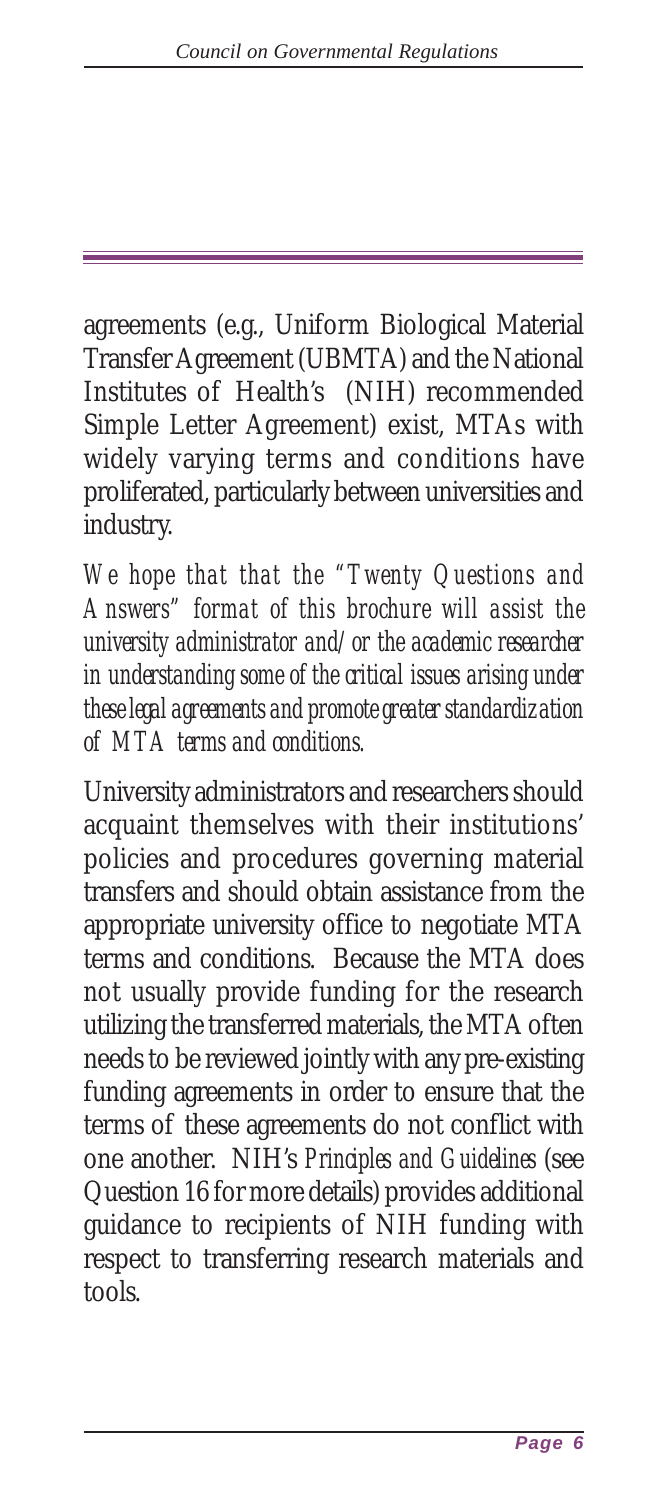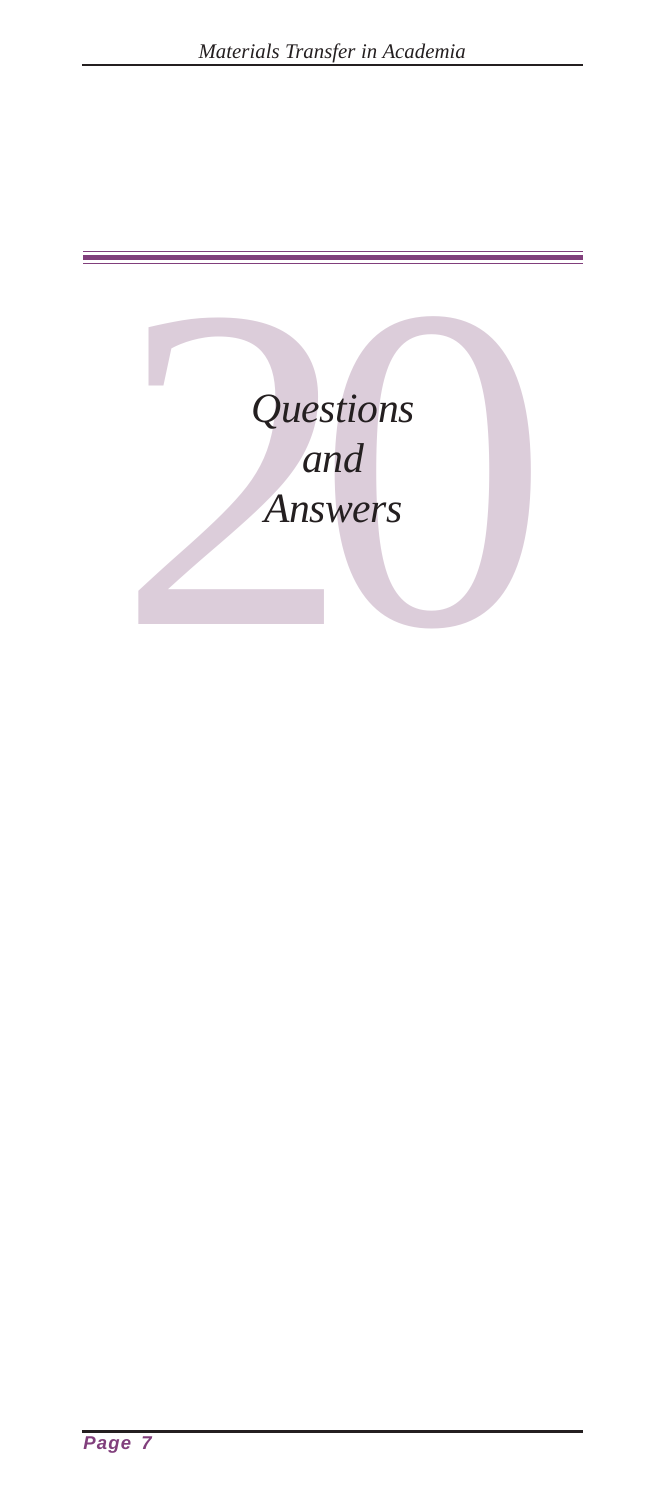## *circumstances is an MTA needed?*

<span id="page-7-0"></span>Council on Governmental Regulations<br> **Under what**<br> **Circumstances is an<br>
MTA needed?<br>
<br>
The provider of material or data may feel an<br>
MTA is needed in the following circumstances:<br>
<br>
The material and/or information is<br>
pro** The provider of material or data may feel an MTA is needed in the following circumstances:

- The material and/or information is proprietary;
- The material or information is being maintained as a trade secret;
- ! The material is infectious, hazardous or subject to special regulations;
- ! The provider is concerned about potential liability; and/or
- ! The provider wishes to obtain rights to the results of the research in which the material or information is to be used.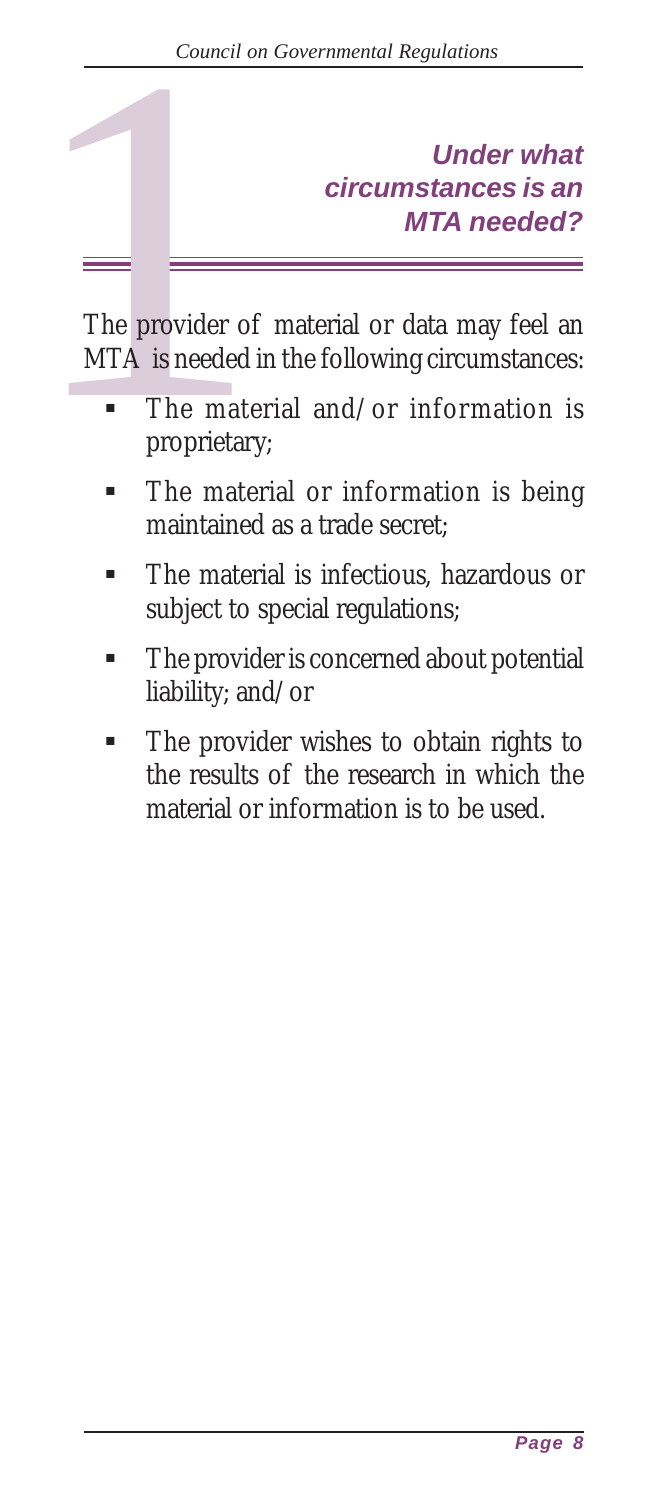# <span id="page-8-0"></span>Materials Transfer in Academia<br> **From the University**<br> **Perspective,**<br>
what MTA terms frequently<br>
raise problems?<br>
Universities typically avoid terms that:<br>
• Restrict academic freedom, such as<br>
restrictions on publication *perspective, what MTA terms frequently raise problems?*

Universities typically avoid terms that:

- Restrict academic freedom, such as restrictions on publication;
- ! Assert excessive rights of ownership in the research results;
- Ask for inappropriate indemnification by the university; and/or
- ! Create conflicting obligations (with other sources of funds or materials).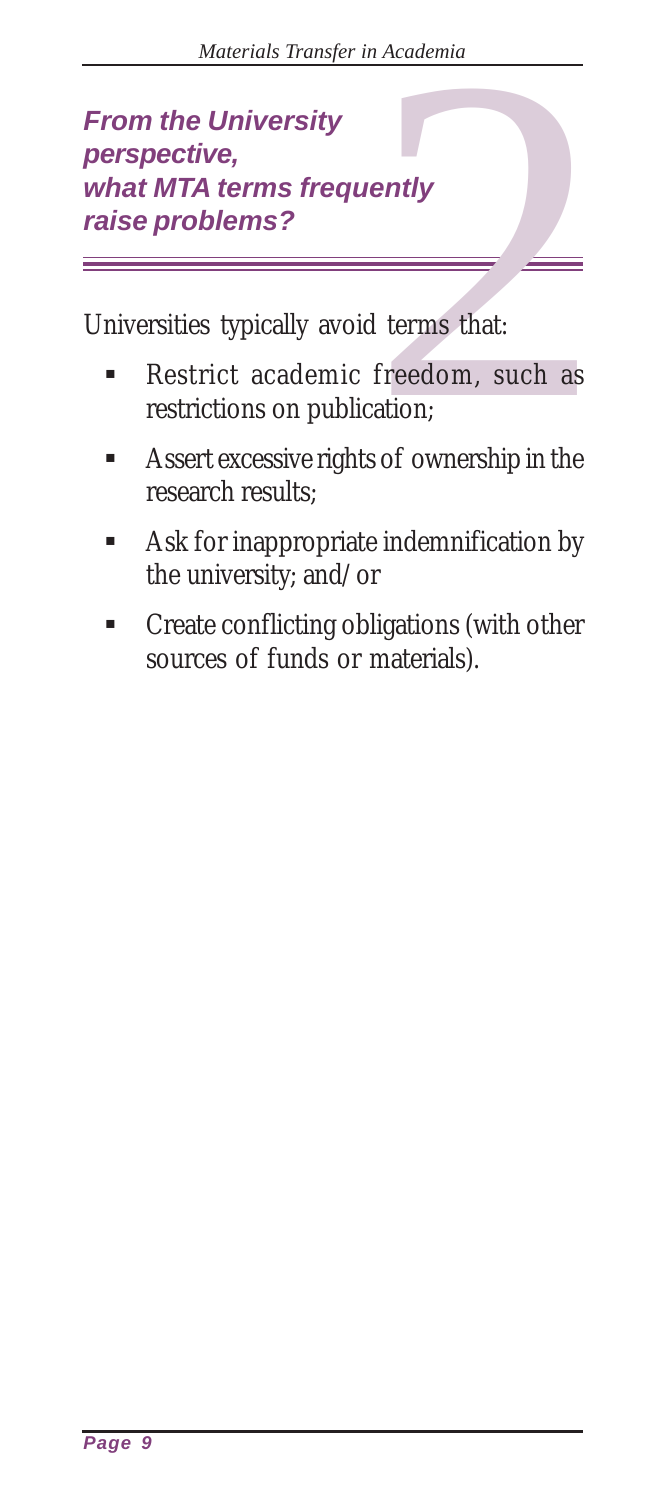*How do agreement terms*

<span id="page-9-0"></span>*Council on Governmental Regulations*<br> *restrict academic freedom?*<br> **restrict academic freedom?**<br> **restrict academic freedom?**<br> **restrict academic freedom?**<br> **restrict academic freedom?**<br> **restrict academic freedom?**<br> The most problematic restriction on academic freedom is a limitation on the ability to publish the results of research in a timely manner. This is of particular significance because dissemination of information is an integral and required aspect of the institution's existence as a non-profit entity. Many agreements, especially those from for-profit providers, require the investigator to provide an advance copy of any manuscript or proposed public disclosure of results obtained with the material. Generally speaking, this requirement is not unreasonable provided it does not result in an excessive delay. However, more restrictive publication provisions may be unacceptable. For example, the provider may seek the right to approve publications, to have unrestricted pre-publication editorial rights, or to impose excessive publication delays. In addition, as discussed in greater detail below, granting the provider certain ownership rights in the results of the research may also limit the recipient's ability to publish, to continue research, or to utilize the fruits of research freely.

Signing agreements with restrictions on the right to publish or the ability to conduct future research can have catastrophic effects. As an example of the problems associated with such restrictions, consider the graduate or postdoctoral student whose research project is linked with the transfer of a material received under an MTA. If that MTA prevents or impedes their ability to publish — especially a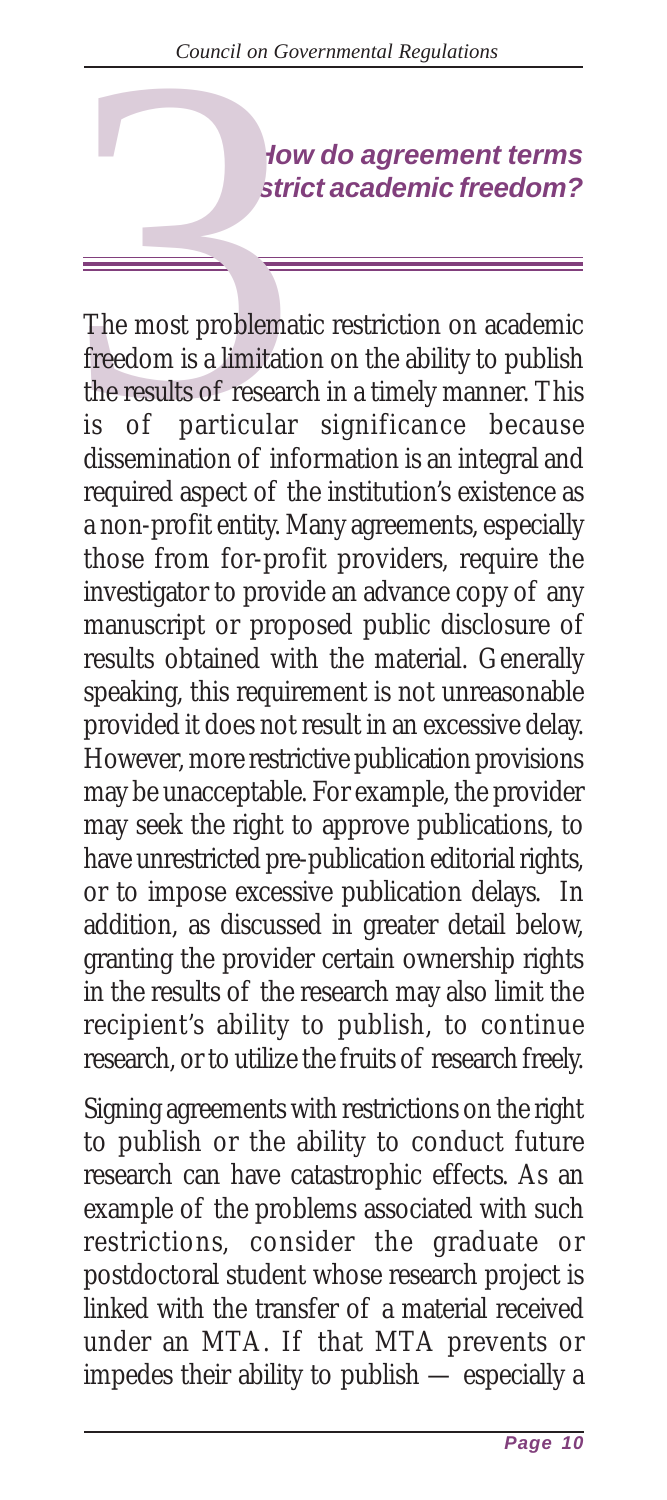thesis or dissertation — or to use the research results to continue a line of inquiry, it may dramatically alter the course of their career. To ensure that providers cannot impose such limitations, universities typically have policies that prohibit these restrictions. Universities frequently face the challenge of aligning these policies with limitations that industry seeks to impose.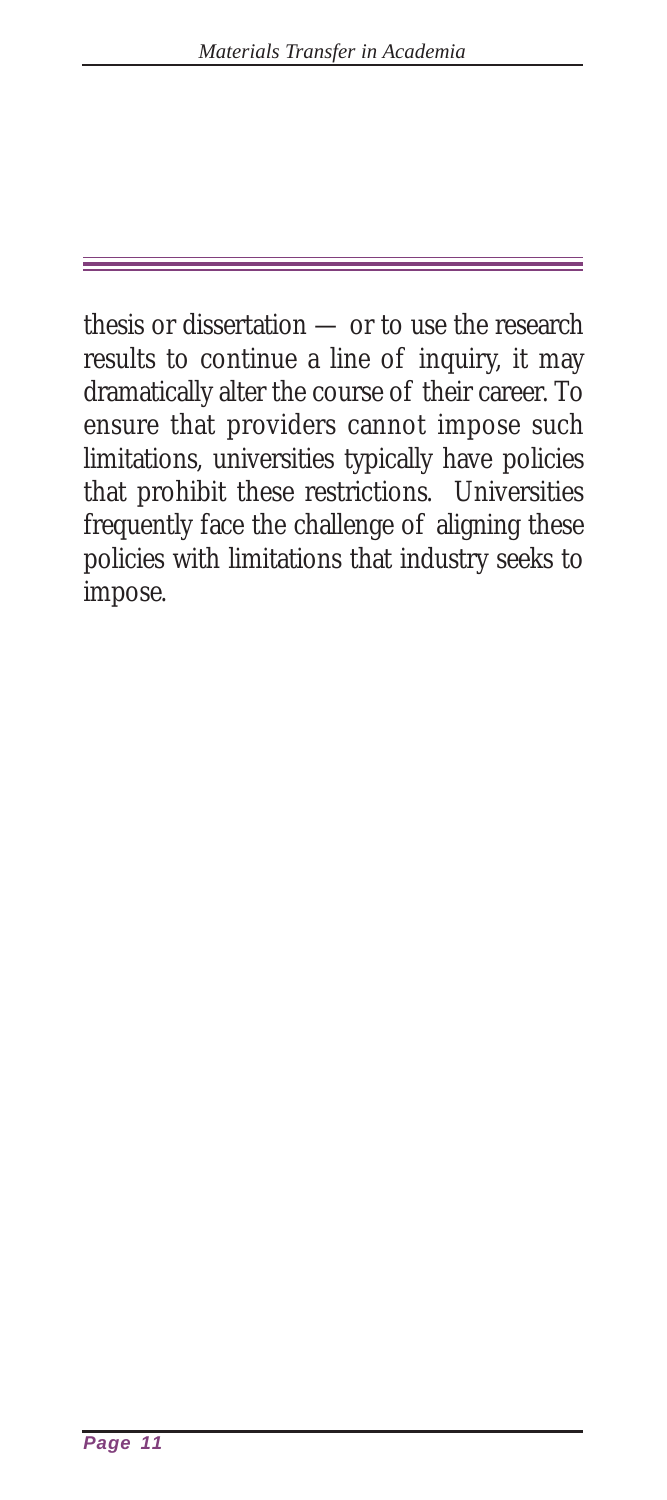## *Why is there concern about ownership*

<span id="page-11-0"></span>*Council on Governmental Regulations*<br> *Why is there concern<br>
about ownership*<br> *rights?*<br> **5Some providers attempt to require that**<br>
recipients and users of their materials relinquish<br>
all claims to ownership of any new recipients and users of their materials relinquish all claims to ownership of any new materials created by the recipient or inventions made through the use of the provided materials. This requirement may apply regardless of whether creation of the new materials is dependent on the use of the provided materials. This not only represents a loss of intellectual property rights, but also may prevent the recipient from continuing a line of inquiry because he/she no longer has the right to use his/her research results. Relinquishing ownership of inventions and copyrights can have potential repercussions beyond the loss of the right to use research results. The university has a duty to ensure the broadest possible application of its research in the public interest. Failing to retain ownership of intellectual property makes it unlikely that the university can meet this obligation. In addition, when federal funding is or may be involved, the university must ensure it can meet its obligations under the Bayh-Dole Act [*PL 96- 517*]. For this reason MTAs must acknowledge the rights of the federal government regarding inventions and copyrighted materials that may be made with the material.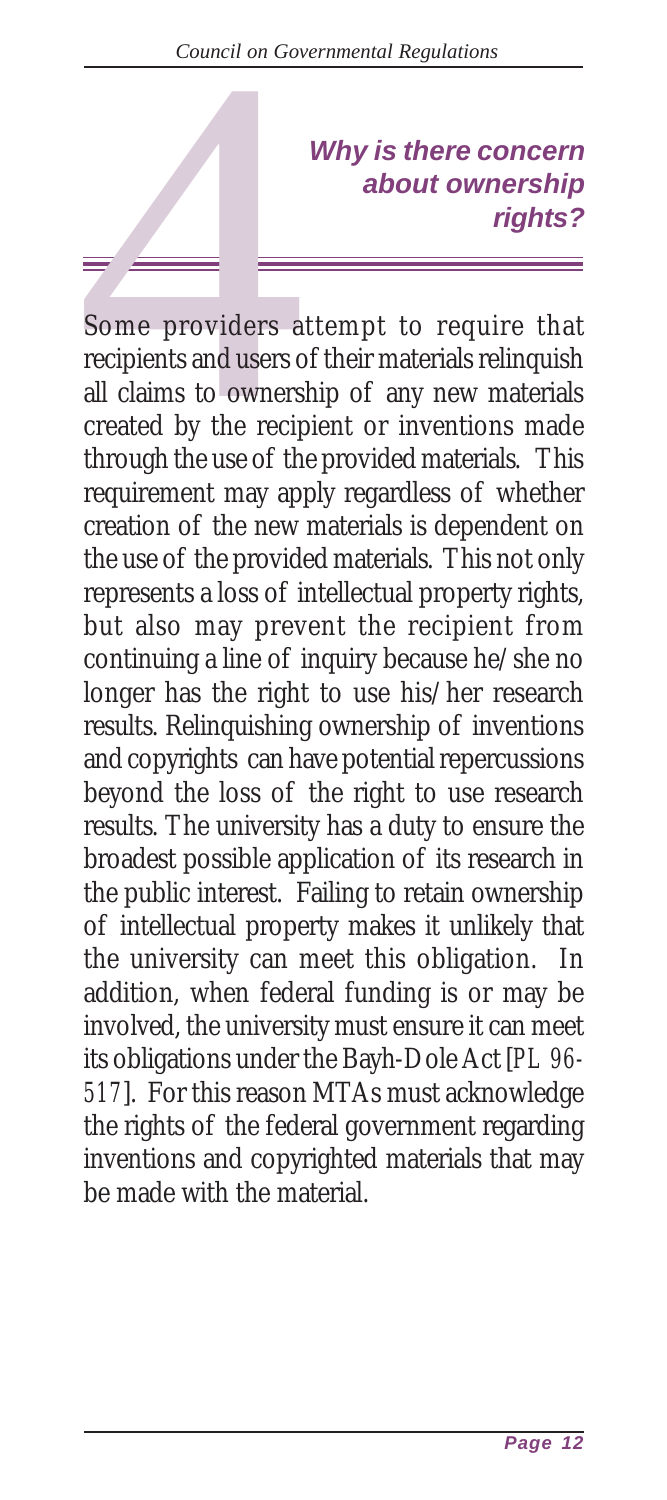#### *What is meant by "reach-through rights" and when are they justified?*

<span id="page-12-0"></span>Reach-through rights can mean different things. In exchange for the material, the recipient must: Academia<br>
1 mean different<br>
1 mean different<br>
the material, the<br>
icenses or options<br>
modifications of

- ! grant the provider licenses or options to improvement or modifications of the material or to inventions made in the course of the research in which the material is used; or
- pay fees or royalties on products discovered through the use of the material even though the material is not part of the product or necessary to manufacture the product.

The first example is common in transfers of material from a for-profit to a non-profit; the company feels it is providing something of value and thus should get something in return. The issue for the university is whether the rights granted are reasonable under the circumstances.

The second example relies on the "but for" principle — but for the use of the provided materials, a development would not have been made and thus the provider feels entitled to share in the proceeds of the commercialization of the resulting development. In its *Principles and Guidelines* regarding research tools, NIH is clear that NIH-funded research tools should be provided to other non-profit entities without such reach-through rights. When transferring NIH-funded research tools to forprofit entities for their internal research use,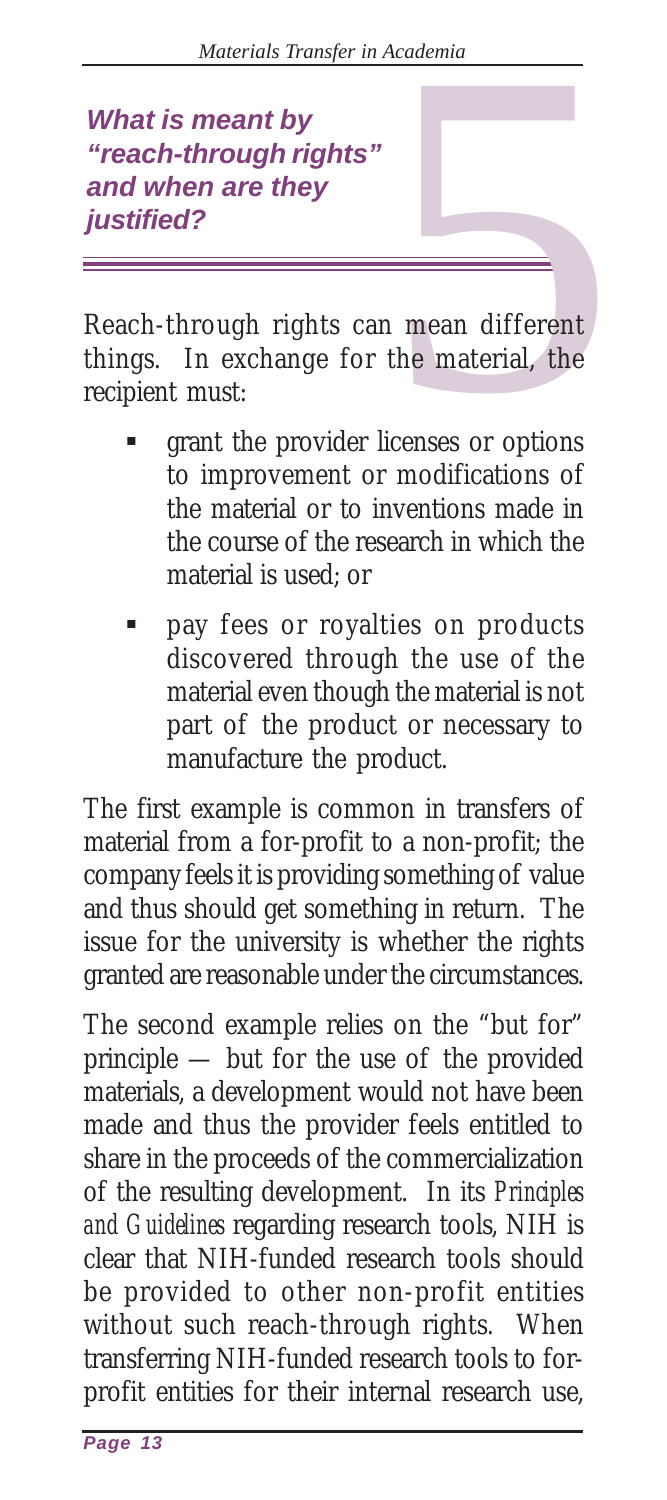NIH encourages grantees to do so without seeking royalties on such "but for" products.

The NIH *Principles and Guidelines* offers examples of language regarding reach-through rights that could be included in MTAs and in sponsored research agreements with for-profit sponsors to accomplish the intent of the *Principles and Guidelines* as well as to meet the spirit of the Bayh-Dole Act.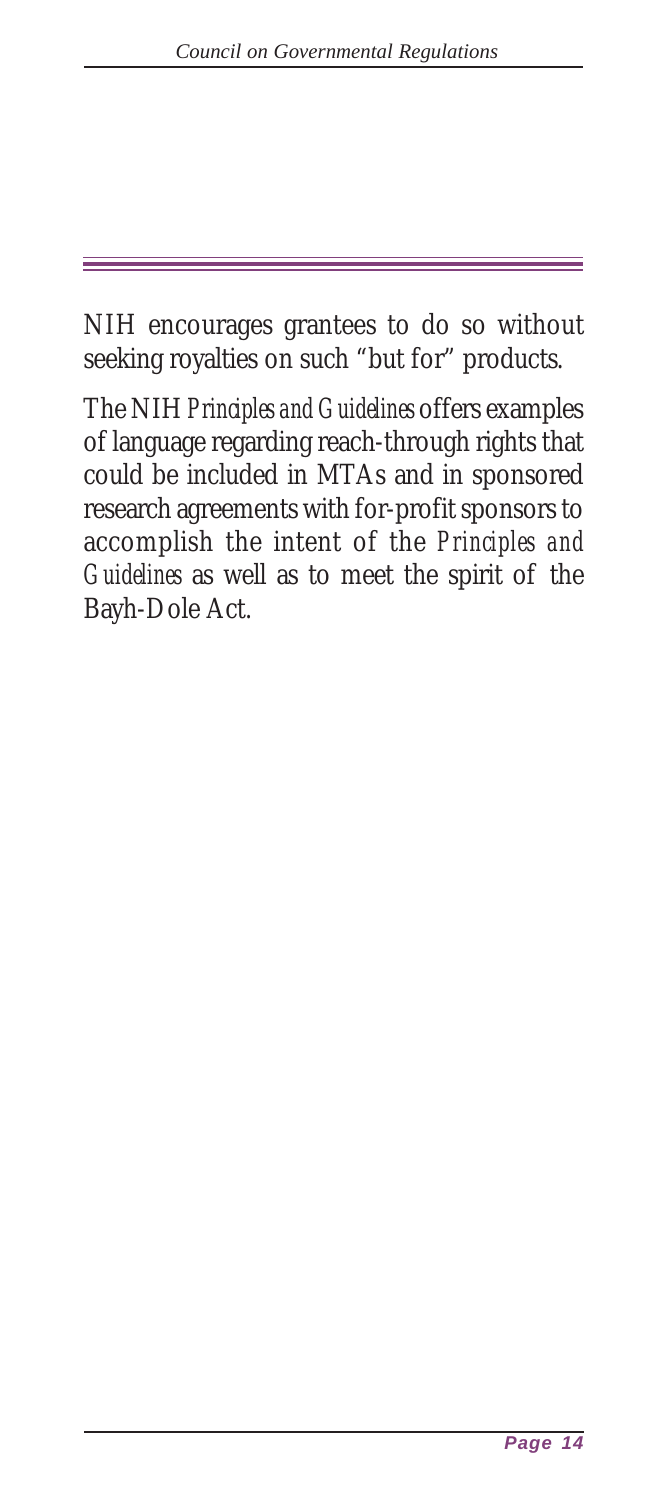## *Definitions of Terms in Biological MTAs?*

<span id="page-14-0"></span>Materials Transfer in Academia<br> **What Are Some Desirable<br>
Definitions of Terms in<br>
Biological MTAs?<br>
Material: Strictly speaking, the physical<br>
substance being transferred. However, providers<br>
may seek to include other ite Material:** Strictly speaking, the physical substance being transferred. However, providers may seek to include other items, including other forms of the material which may arise from modifications of the material made in the recipient laboratory (see below: Progeny, Unmodified Derivatives, and Modifications).

**Progeny:** Generally defined as the descendant copies of the material that are produced in the recipient laboratory as a result of replication (e.g., cell division, DNA copying). The implication is that progeny material is an essentially unchanged copy of the originally provided material, and thus is appropriately provider-owned.

**Unmodified Derivatives:** Usually means products of the originally transferred material (e.g., monoclonal antibodies secreted by a hybridoma cell line or parts of the original material), and these are also considered to be provider-owned. When the term "derivatives" is used in a contract, it should be clarified whether or not this term includes more than unmodified derivatives.

**Modifications:** Typically means modified derivatives (cf.: Unmodified Derivatives) of the original material (e.g., an original providerowned DNA molecule or a fragment thereof newly embedded in a recipient-owned expression vector and using a recipient-owned promoter). Modifications with new utility that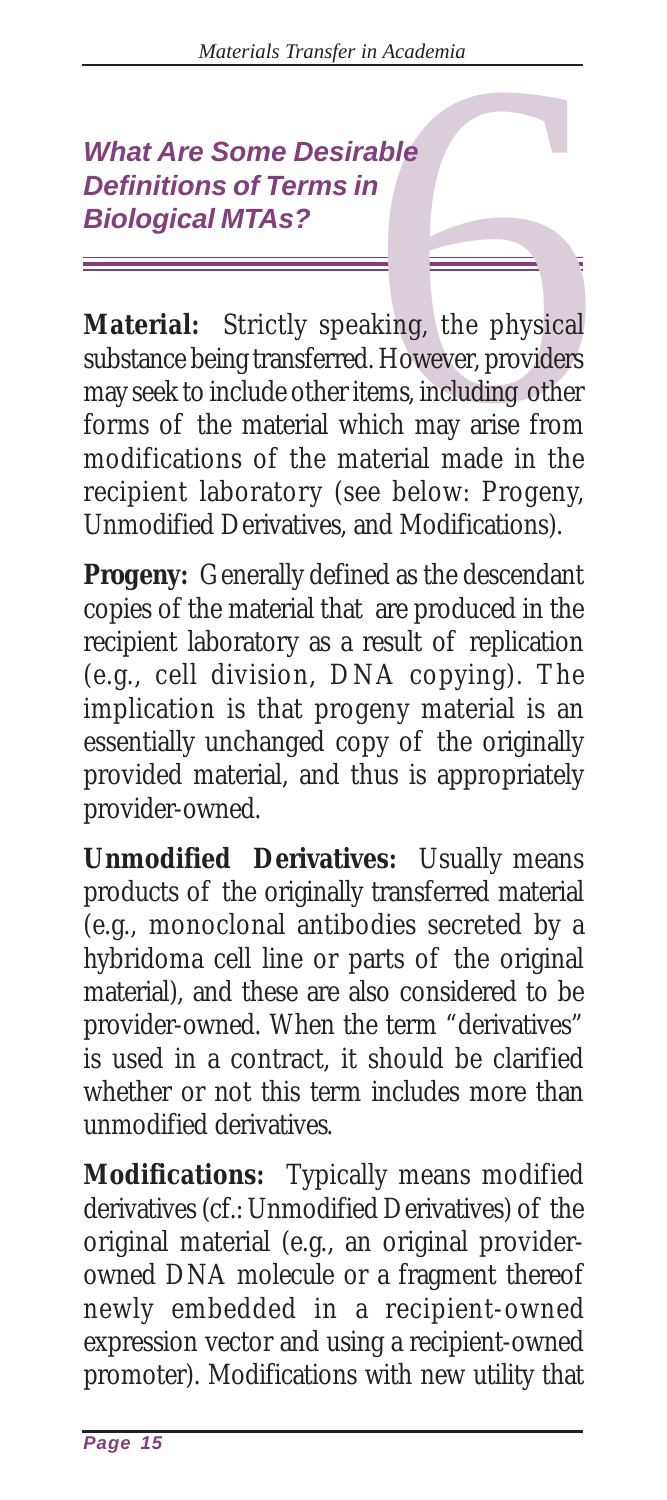include material from both the provider and the recipient may be inventions with ownership vesting solely with the recipient or in both the provider and the recipient as the specific facts indicate.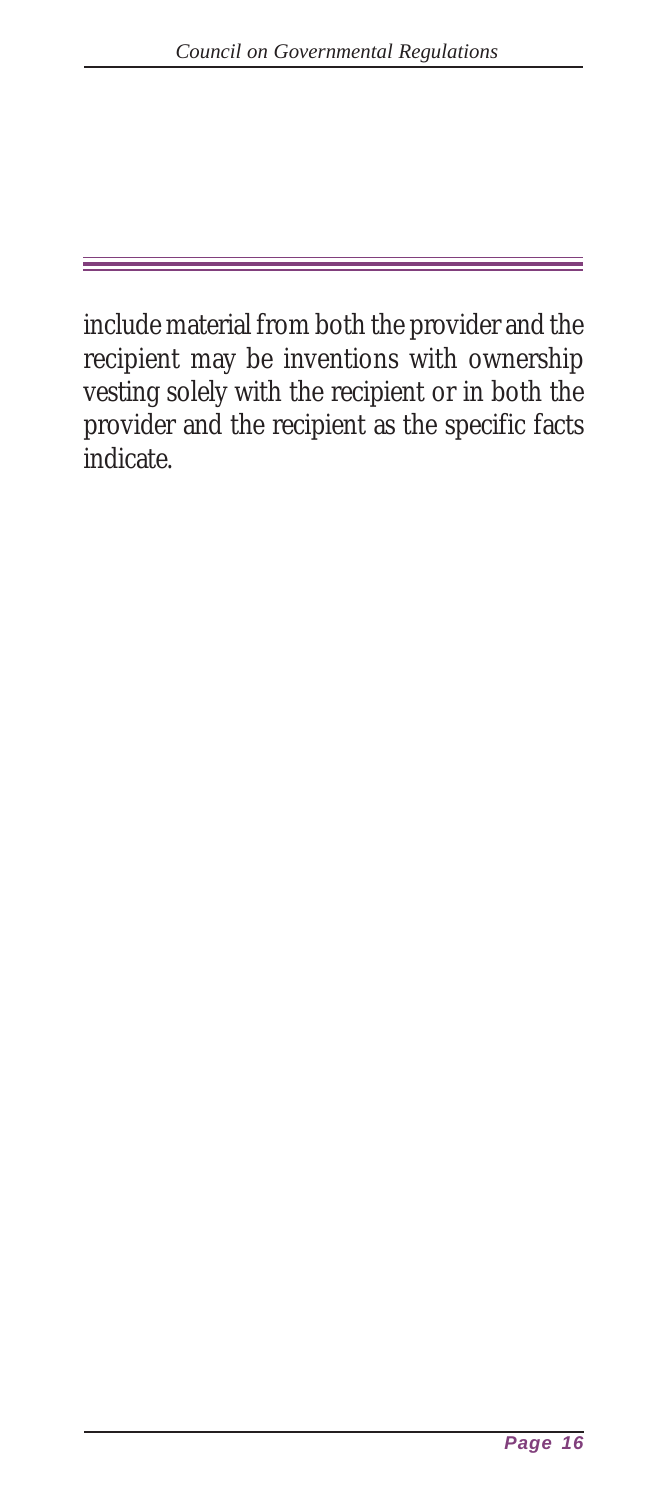## *combination materials determined?*

<span id="page-16-0"></span>Materials Transfer in Academia<br> **How is ownership of**<br> **Combination materials<br>
determined?**<br> **Equitable ownership of combination materials**<br>
is determined in much the same way as<br>
ownership of any other physical property. Equitable ownership of combination materials is determined in much the same way as ownership of any other physical property. For example, the owner of the expression vector with unique characteristics and the owner of the newly-cloned gene that is to be inserted into that vector are co-owners of the resulting engineered material. Similarly, when the owner of a catalyst collaborates with another party to produce a modified or specially processed form of the catalyst, joint-ownership may occur. It is common in such situations that the services of an experienced patent attorney will be utilized for an exact determination of the relative contributions of each party. Ownership of inventions, as opposed to physical materials, should be determined by U.S. patent law governing inventorship.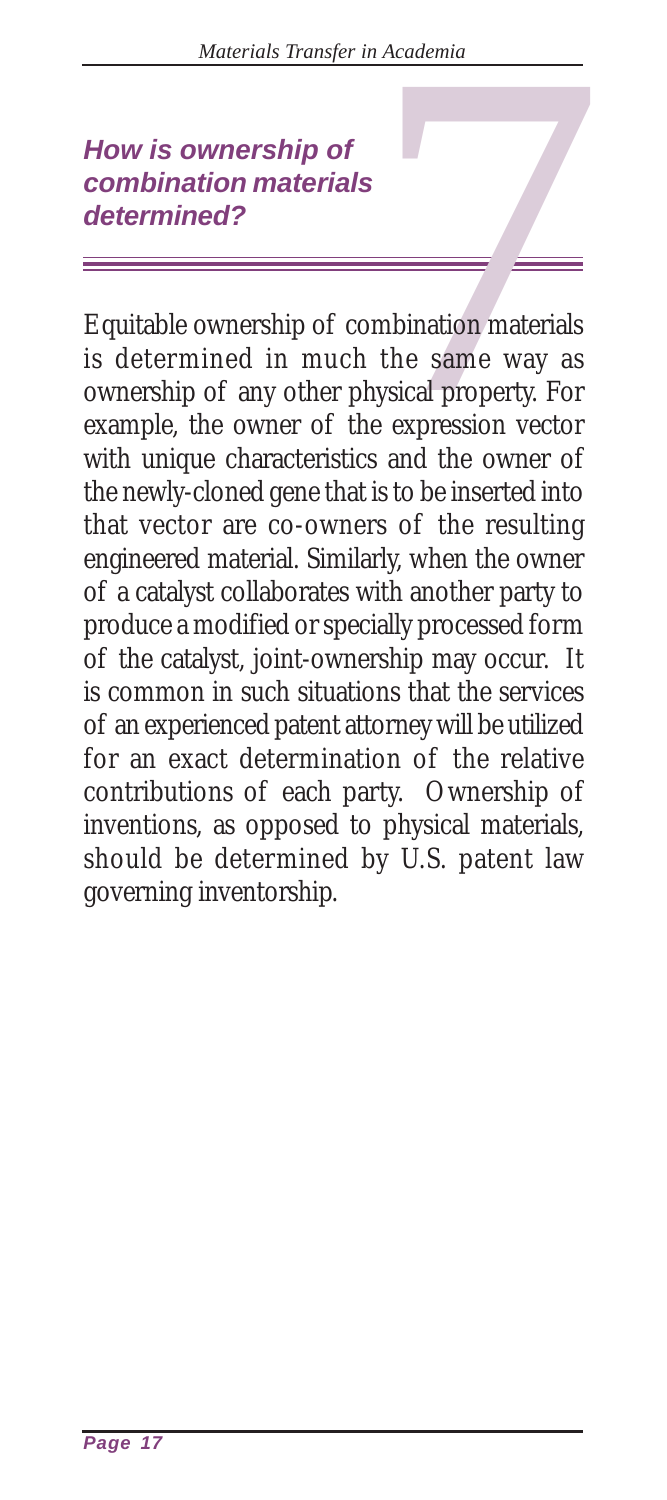*Is there an option for an institution to forego ownership rights?*

<span id="page-17-0"></span>Council on Got<br>
Council on Got<br>
<br>
Although it is<br>
circumstances to ha<br>
comes to owner<br>
copyrights, investig<br>
awards from the fe Although it is possible under limited circumstances to have some flexibility when it comes to ownership of inventions and copyrights, investigators who are supported by awards from the federal government and their institutions are obligated to report inventions under the Bayh-Dole Act and its implementing regulations [*37 CFR 401*]. If title to inventions will not be claimed by the awardee institution, the government requires sufficient notice to be able to take title itself and file patents when warranted [*37 CFR 401.14(c) and (d)*]. Moreover, a non-profit organization may not assign title to an invention without the express approval of the funding agency except to an organization one of whose primary purposes is the management of inventions [*37 CFR 401.14(k)(1)].* With respect to data or software first developed with government funding, the government obtains a royalty-free, nonexclusive, irrevocable, worldwide license to use, disclose, reproduce, prepare derivative works, and distribute copies for governmental purposes. Thus the institution cannot "give away" rights that it has previously agreed either to claim itself or grant to the federal government.

Even if permitted, waiving ownership to a third party may have a dramatic impact on the future research of the academic researcher, since it may be necessary for the researcher to secure a license in order to subsequently use the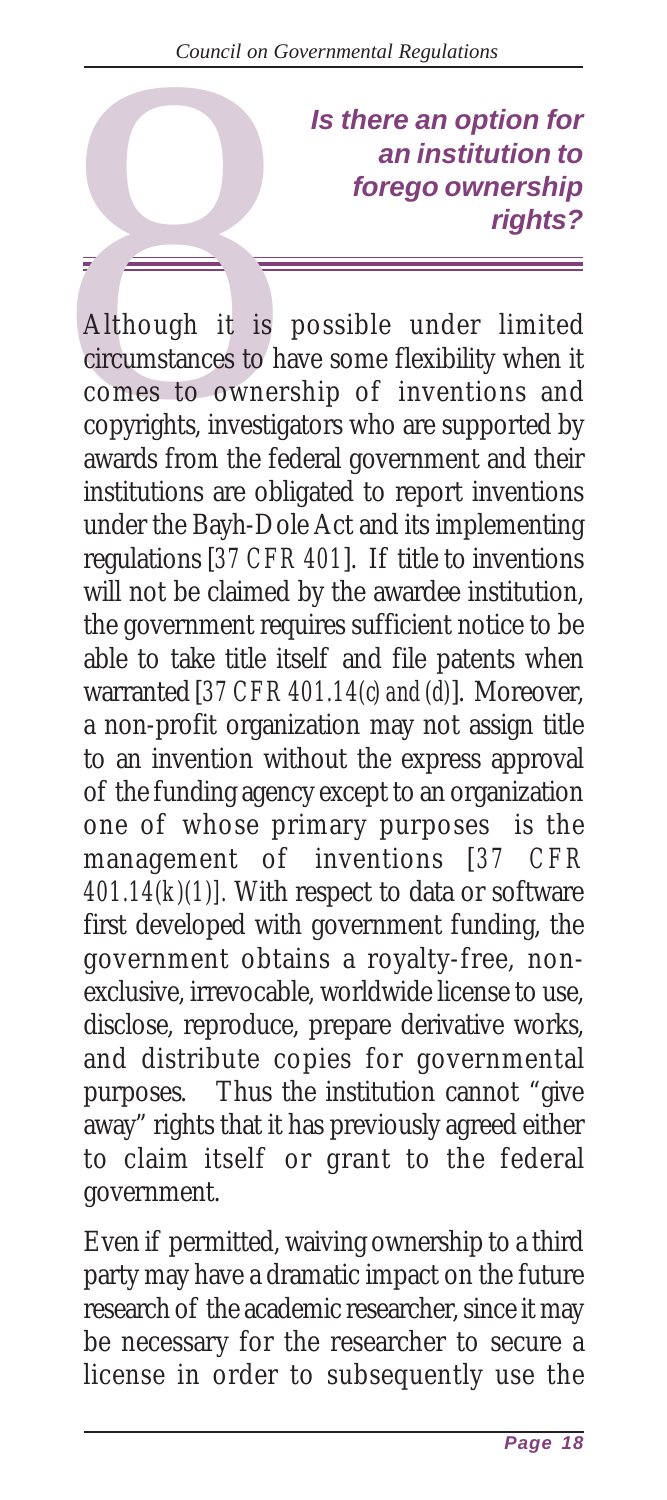invention or materials. In most cases the provider's concerns can be met through an appropriate license agreement, rather than the transfer of ownership. It also is important to recognize that journal publishers require that the author(s) make the materials described in their publications easily and reasonably available to other researchers in order for the published results to be verified. Without ownership and the ability to make the materials available to other researchers, a researcher's publication may not be accepted for publication.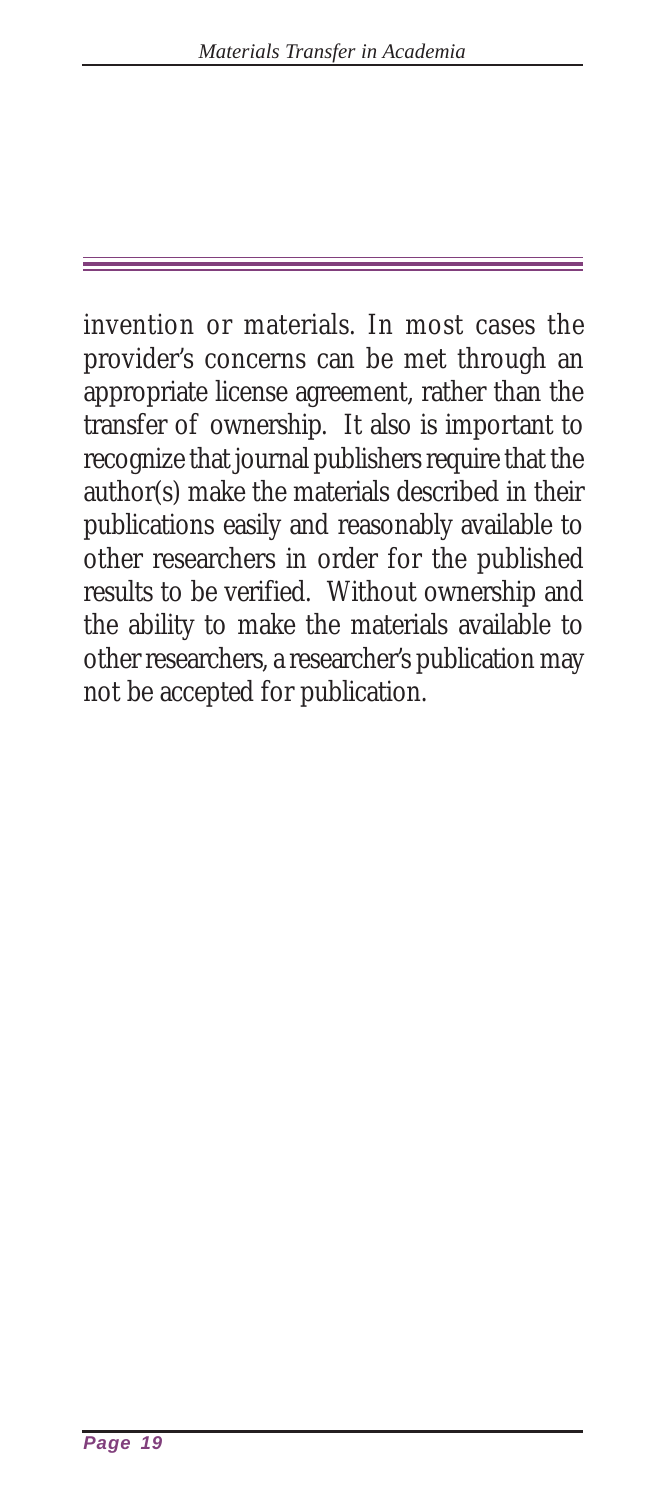#### *What is indemnification, and what is the importance of limiting indemnification requirements?*

<span id="page-19-0"></span>Council on Go<br>
What is<br>
What is<br>
What is<br>
What is<br>
What is<br>
Indemnification is the<br>
Indemnification is the<br>
massions arising un<br>
may require that<br>
indemnify the provident Indemnification is the legal concept of assuming financial responsibility for certain acts and/or omissions arising under a contract. An MTA may require that the recipient institution indemnify the provider against any damage that may occur through use of the material. At a minimum, such liability should be limited to the recipient's own actions (i.e., any damage that may occur through the recipient's use of the material) and should exclude damages that result from the provider's negligence or unlawful actions. State institutions may be prevented by state law from even assuming this limited liability.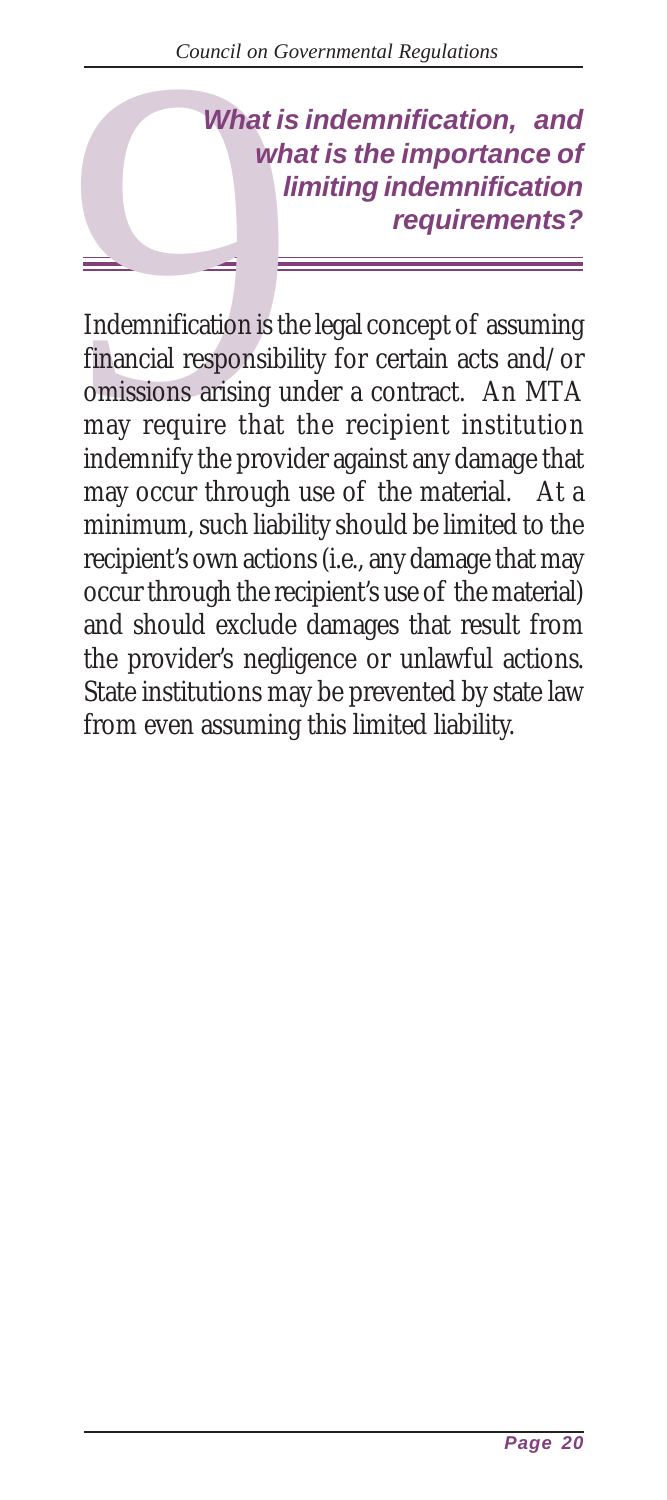*MTAs when materials are being sent to academic colleagues?*

<span id="page-20-0"></span>Why is it useful to use<br>
MTAs when materials<br>
are being sent to<br>
academic colleagues?<br>
<br>
<br>
There are numerous issues that may be<br>
important to both the providing institution and<br>
the providing scientist that are appropriat There are numerous issues that may be important to both the providing institution and the providing scientist that are appropriately handled through an MTA. Issues including liability, academic credit, loss of control of the material, and access to information have demonstrated the wisdom of using an MTA even with academic colleagues. In addition, in the rare instance where a dispute arises, a simple MTA can easily resolve a large percentage of disagreements. Occasionally, the material may be encumbered as the direct result of having arisen from sponsored research or having been exclusively licensed to another entity. An MTA is particularly important in these situations.

In any case, it is desirable that MTAs for transfers to academic colleagues be as unrestricted as possible. The use of the UBMTA or the NIHrecommended Simple Letter Agreement is highly recommended. For an excellent discussion of issues relating to data and materials sharing among researchers, see the report of the National Research Council of the National Academies on the "Sharing of Publicationrelated Data and Materials" at http://www.nap.edu/catalog/10613.html.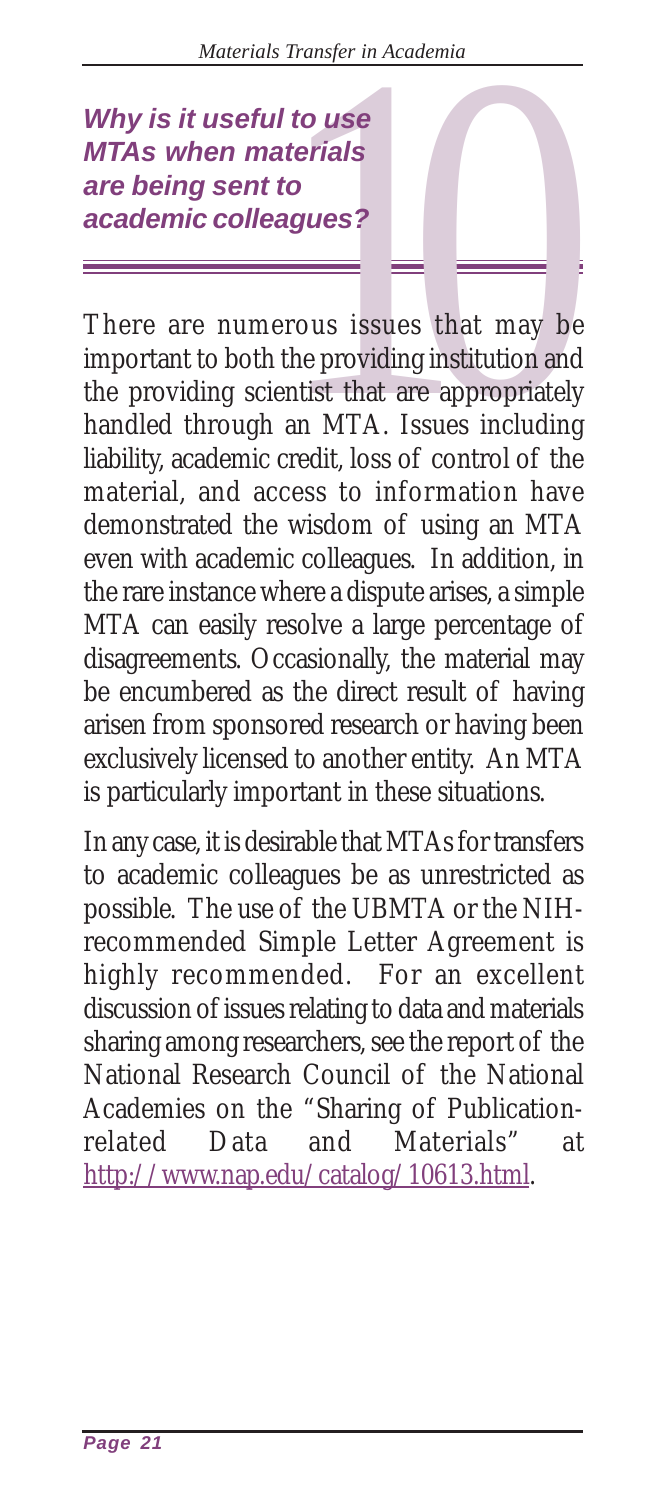#### *be expedited through standardization?*

<span id="page-21-0"></span>**Can MTA agreements**<br> **be expedited through**<br> **standardization?**<br> **Some progress has been made in standardization.**<br> **Some progress has been made in standardization.**<br> **Simple Letter Agreement, both of which are suitable f** Some progress has been made in standardization. NIH, working with university representatives, developed the UBMTA and Simple Letter Agreement, both of which are suitable for transfers of materials among NIHfunded researchers and more generally for transfers between academic institutions. Over two hundred research institutions are signatories to the UBMTA and are able to execute material transfers with a simple implementing letter.

The UMBTA and the Simple Letter Agreement may not be appropriate when the material was made in an academic project supported by industry. In such cases, there may be obligations to the industry sponsor that are incompatible with those agreements. Unfortunately, standardization is unlikely for MTAs transferring materials from industry to academia since no one format is likely to address each company's vastly different policies, procedures, valuations, and objectives.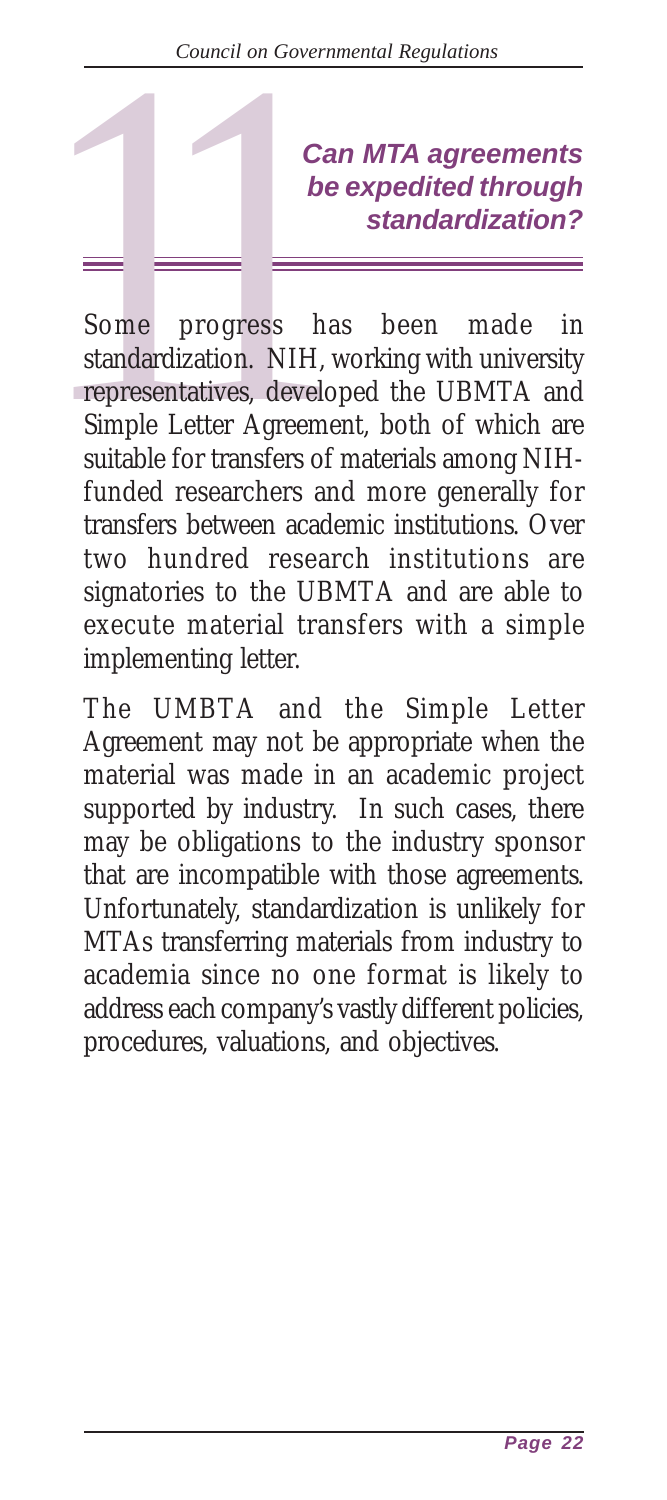## *authority to sign MTA agreements?*

<span id="page-22-0"></span>Who has the<br>
authority to sign<br>
MTA agreements?<br>
<br>
All agreements that bind the university, including<br>
MTAs, must be signed by an officer of the<br>
institution having signatory authority.<br>
Agreements that are not signed by a All agreements that bind the university, including MTAs, must be signed by an officer of the institution having signatory authority. Agreements that are not signed by an authorized institutional official may not be valid and may make the signor personally responsible for any breach of the terms and obligations of the MTA. Additionally, since the researcher utilizing the materials is responsible for fulfilling most of the obligations under an MTA, it is recommended that he or she also sign the agreement, not necessarily as a party to the agreement, but as an acknowledgement of his or her duties under the agreement.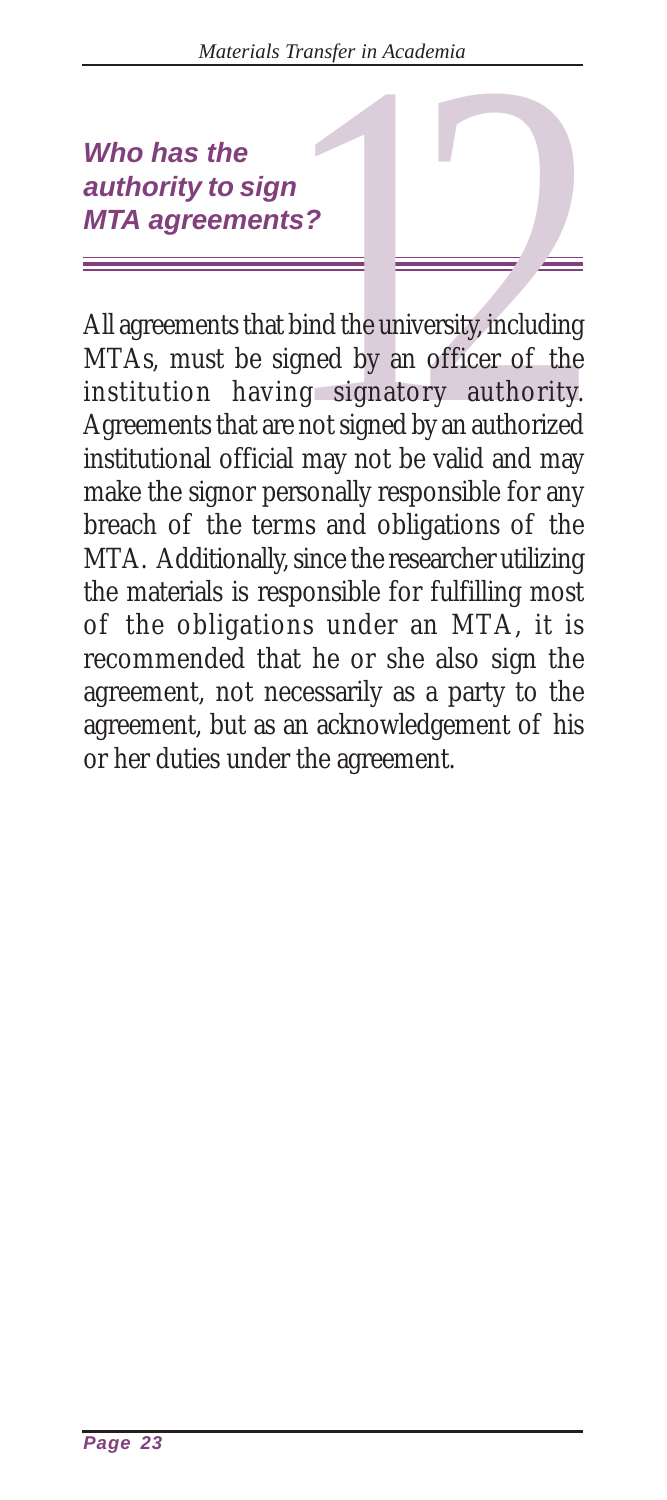## *agreements ever enforced?*

<span id="page-23-0"></span>Are MTA<br>
agreements ever<br>
enforced?<br>
In the vast majority of transactions, the terms<br>
of the MTA will not need to be revisited and<br>
are merely the mechanism for obtaining the<br>
needed material. However, in those cases where In the vast majority of transactions, the terms of the MTA will not need to be revisited and are merely the mechanism for obtaining the needed material. However, in those cases where a dispute arises or when the stakes are high, the terms of an MTA may be the subject of litigation. Even if no litigation occurs, the terms of the MTA will assist in adjudicating the dispute and properly apportioning credit and blame.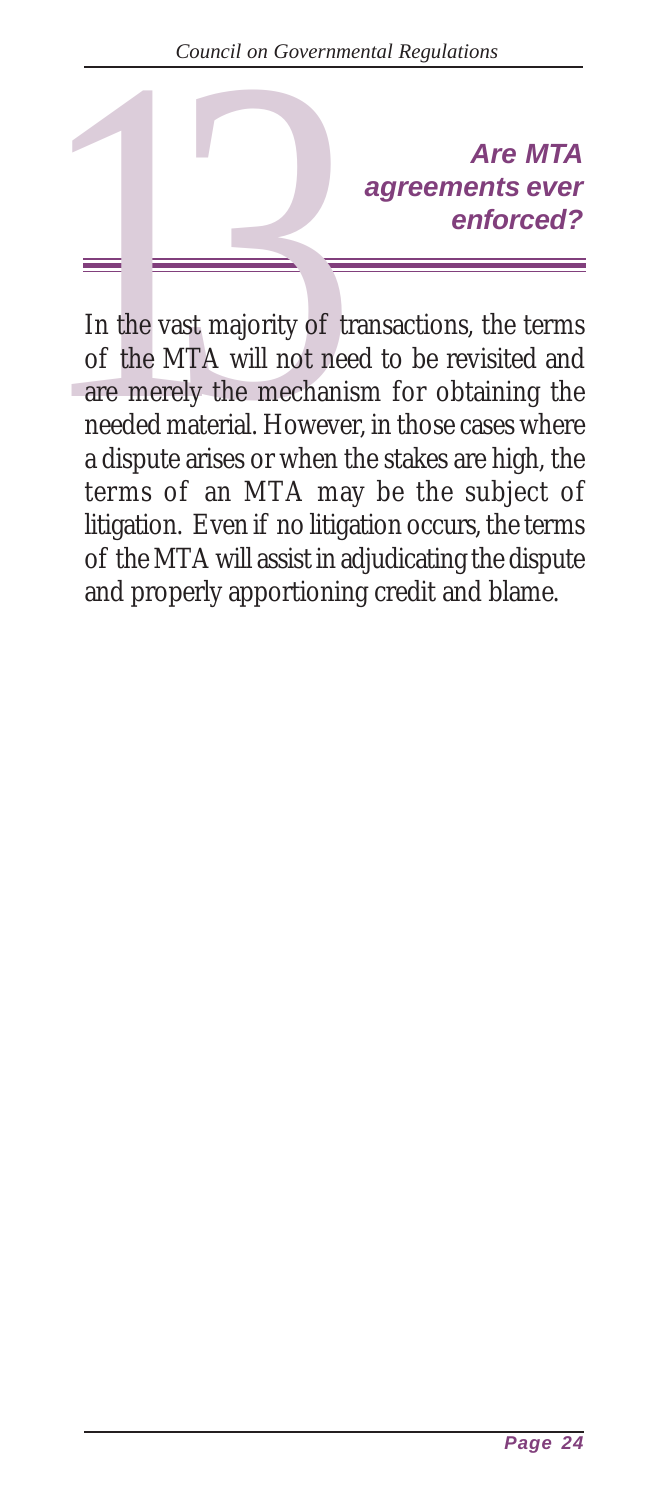*to charge fees for the transfer of the material?*

<span id="page-24-0"></span>14 *Is it reasonable* While the majority of material transfers occur without any associated fees, some MTAs do include a nominal charge to the recipient. This fee is generally calculated to offset the costs incurred by the provider in preparing and shipping the material (or animal) and may include, for example, the cost of materials, the extra labor required to make the material, and shipping and handling.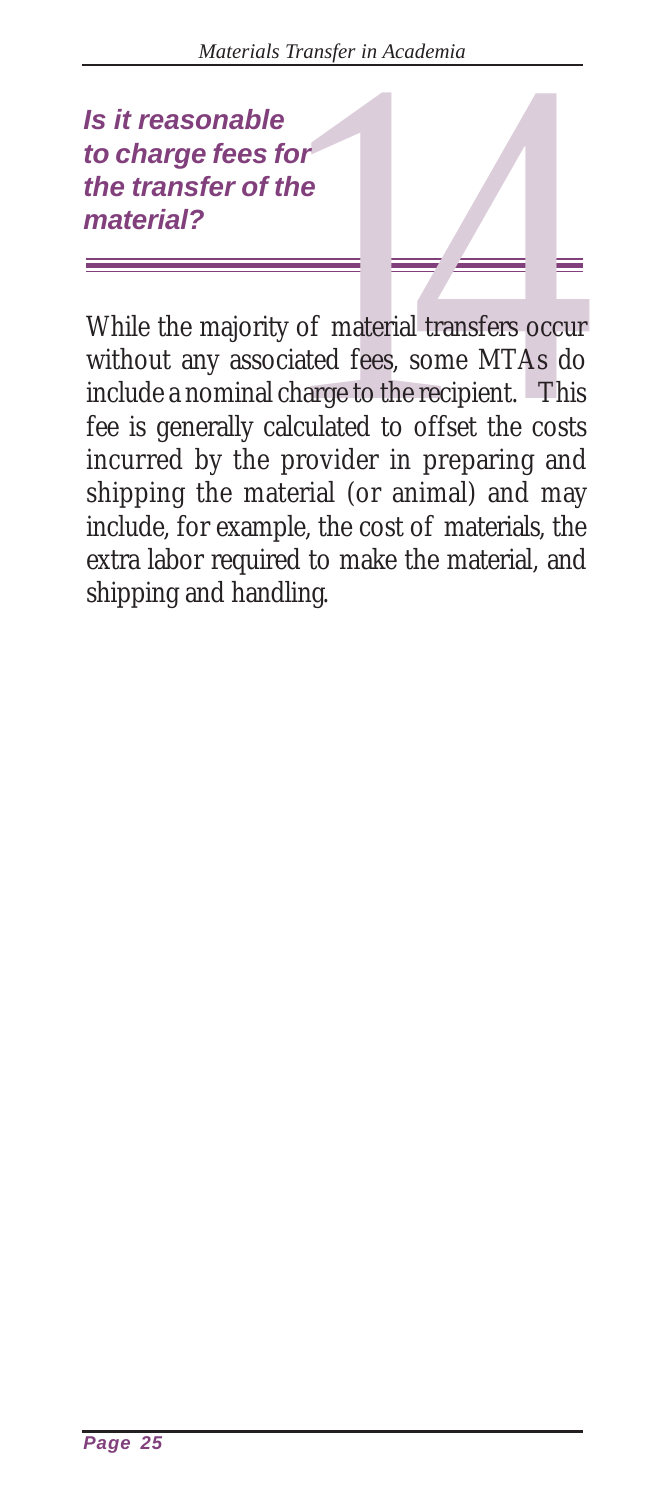<span id="page-25-0"></span>Are there other means<br>
of getting materials<br>
when the obstacle is<br>
time and effort?<br>
There are two ways to handle a time and effort<br>
problem, neither involving an MTA:<br>
The materials may be suitable for<br>
deposit in a publi *of getting materials when the obstacle is time and effort?*

There are two ways to handle a time and effort problem, neither involving an MTA:

- The materials may be suitable for deposit in a publicly-supported or userfee-supported facility. For example, some cell lines may be accepted for maintenance and distribution by the American Type Culture Collection; or
- The right to make and distribute the materials at nominal cost may be licensed to a company that sells reagents to the research community. In this instance, the company becomes the provider, thus alleviating the researcher from the task of distribution.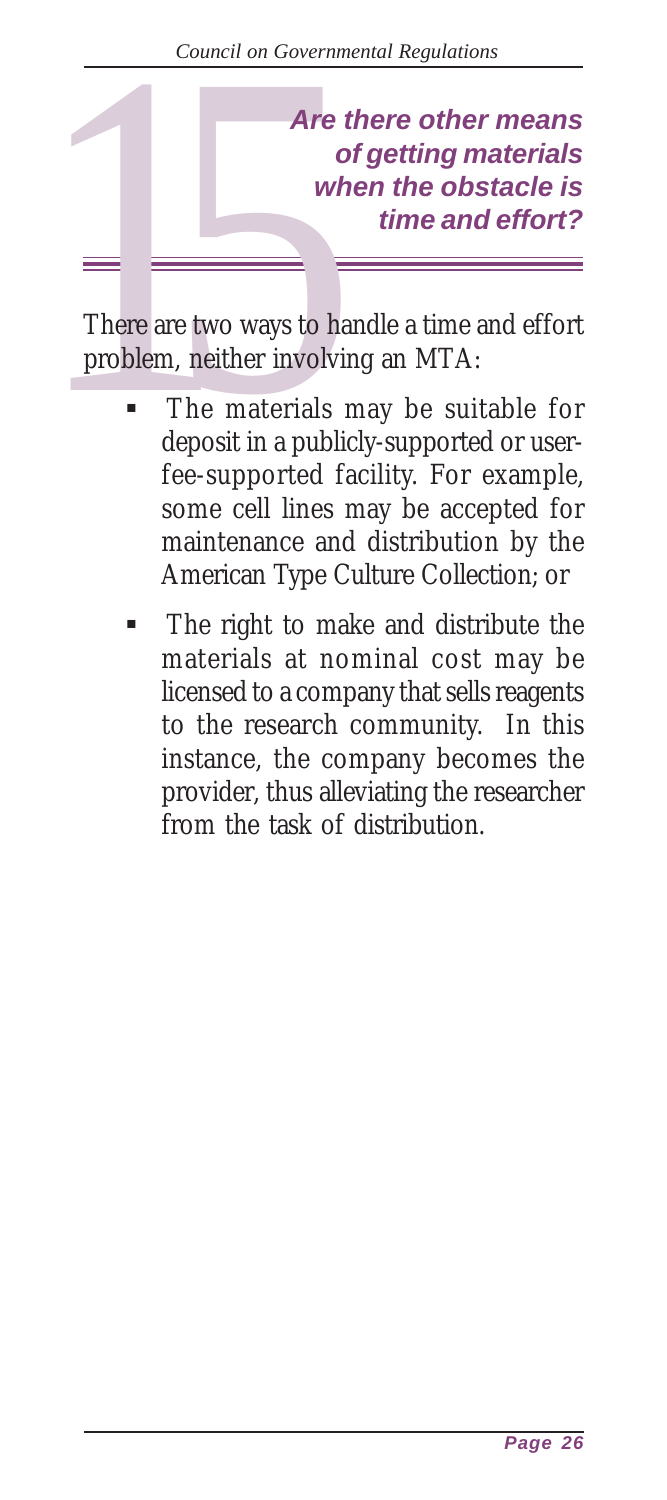#### *implications of NIH's "Principles and Guidelines..."?*

<span id="page-26-0"></span>What are the<br>
implications of NIH's<br>
"Principles and<br>
Guidelines..."?<br>
The "Principles and Guidelines for Recipients of NIH<br>
Research Grants and Contracts on Obtaining and<br>
Disseminating Biomedical Research Resources" defi The *"Principles and Guidelines for Recipients of NIH Research Grants and Contracts on Obtaining and Disseminating Biomedical Research Resources*" defines expectations for NIH-funded recipients when exchanging biomedical research materials and tools; they are available at http://ott.od.nih.gov/ NewPages/RTguide\_final.html. Although originally issued as guidelines, they are now a condition of funding and arguably rise to the level of a contractual obligation. Under the *Principles and Guidelines*, scientists and institutions are expected to broadly disseminate tools that arise from NIH-funded research with as few encumbrances as possible. The *Principles and Guidelines* recognizes the difficult balance between NIH funding recipients' rights to disclose and publish their research findings, the right of the scientific community and public at large to access and share the research results, the right of providers to preserve proprietary rights to research tools, and the right of recipients to retain title to inventions made with NIH funds while assuring their utilization and commercialization for public benefit. The *Principles and Guidelines* implies a high level of diligence on the part of institutional officials both to educate and advise faculty and manage the process of disseminating and importing research tools. Institutions must carefully oversee interactions (such as industry-sponsored research agreements and exclusive licenses) that have the potential to restrict sharing and thereby contradict the *Principles and Guidelines*. It is also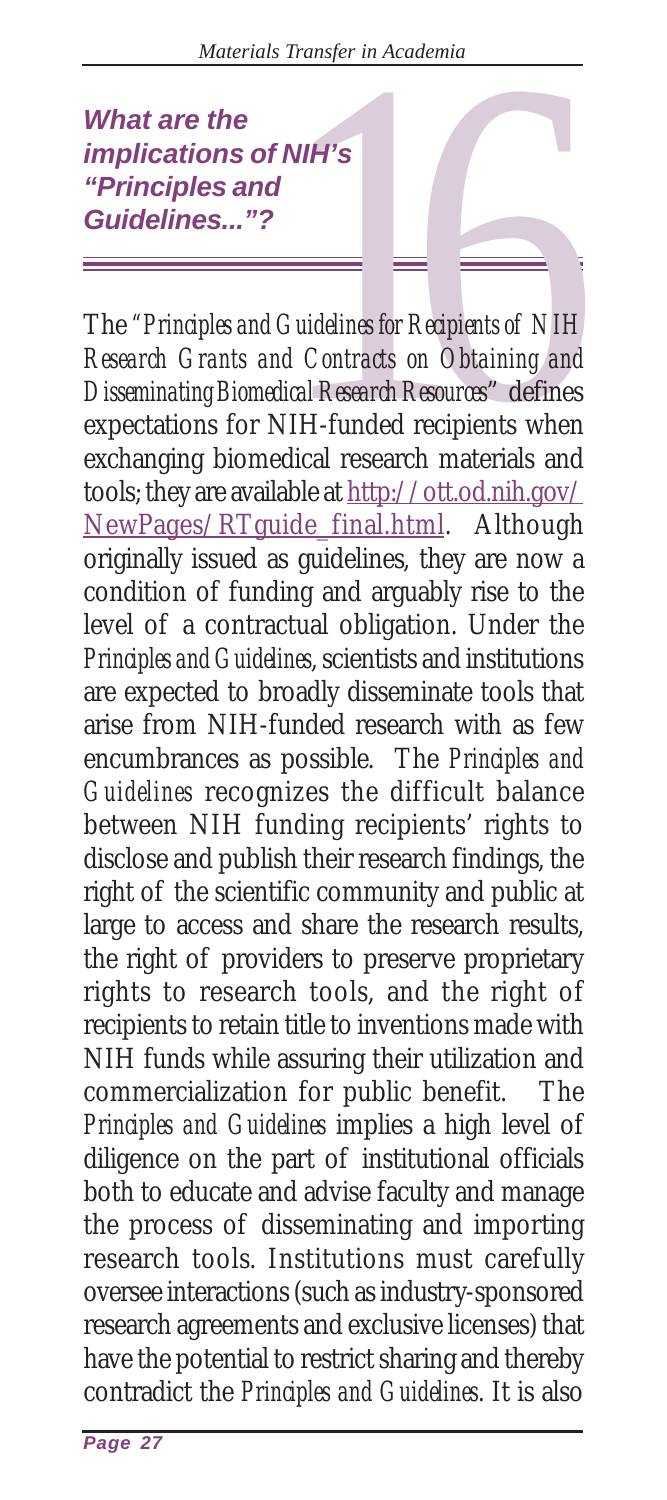worth noting that on May 28, 2003, the NIH published a draft policy on the sharing and distribution of mouse resources. The draft policy can be found at http://www.nih.gov/ science/models/mouse/sharing/index.html. It encourages the timely sharing of mouse resources between researchers.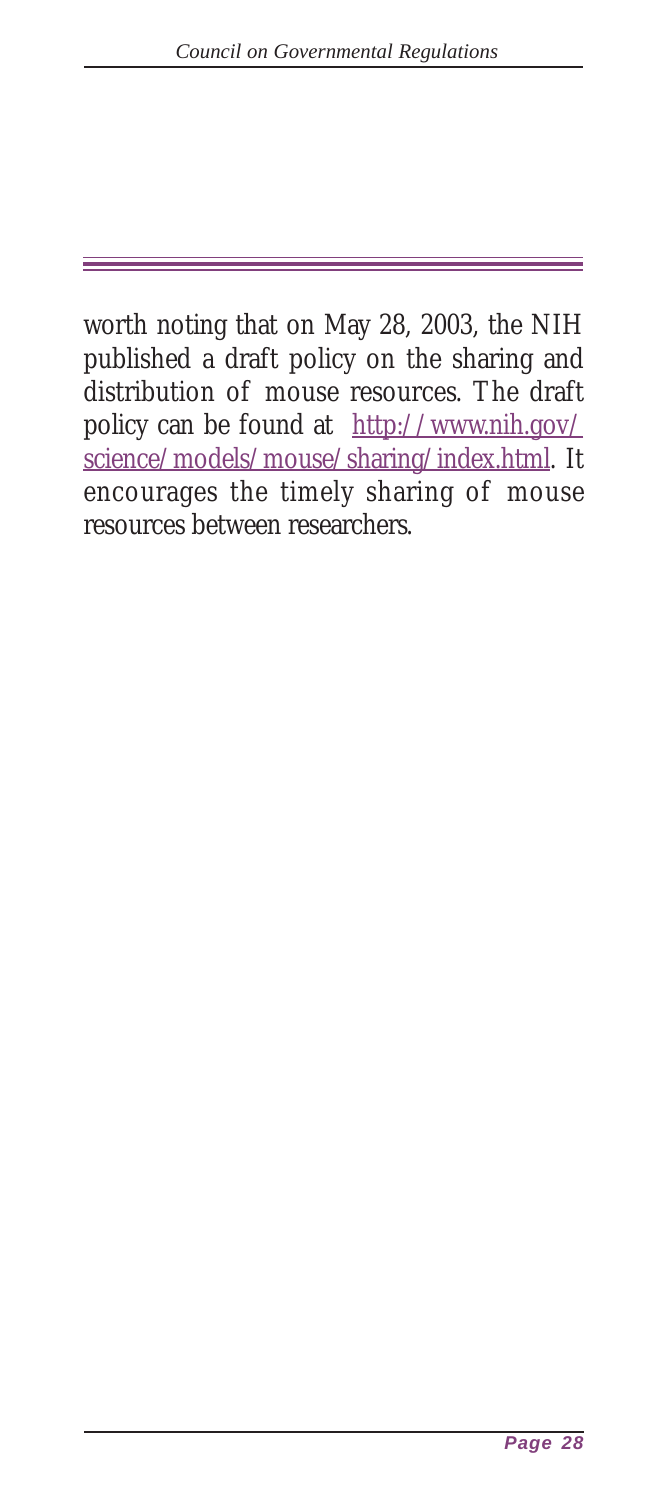*requirements for transferring human embryonic stem cells?*

<span id="page-28-0"></span>Are there special<br>
requirements for<br>
transferring human<br>
embryonic stem cells?<br>
<br>
On August 9, 2001, President George W. Bush<br>
announced that federal funds may be used in<br>
research utilizing certain human embryonic stem<br>
( On August 9, 2001, President George W. Bush announced that federal funds may be used in research utilizing certain human embryonic stem (hES) cell lines, provided the cell lines are approved and meet certain established criteria. NIH created a Human Embryonic Stem Cell Registry that lists those stem cell lines meeting these eligibility criteria. As this is a recent and evolving topic, readers are advised to consult the NIH website http://www.nih.gov/news/ stemcell/index.htm to obtain information about acquiring cells and the current policies and requirements.

NIH has negotiated materials transfer agreements for its intramural investigators with some hES cell providers. Academic investigators must arrange access to the hES cells directly through the supplying company or laboratory. NIH has asked approved hES cell providers to make cells available in accordance with the NIH *Principles and Guidelines*, and NIH recipients are advised to consider these guidelines when acquiring cells. NIH regulations on research with hES cells when utilizing federal funds can be found in the NIH *Guidelines for Research Using Human Pluripotent Stem Cells* http://www.nih.g ov/news/stemcell/ stemcellguidelines.htm.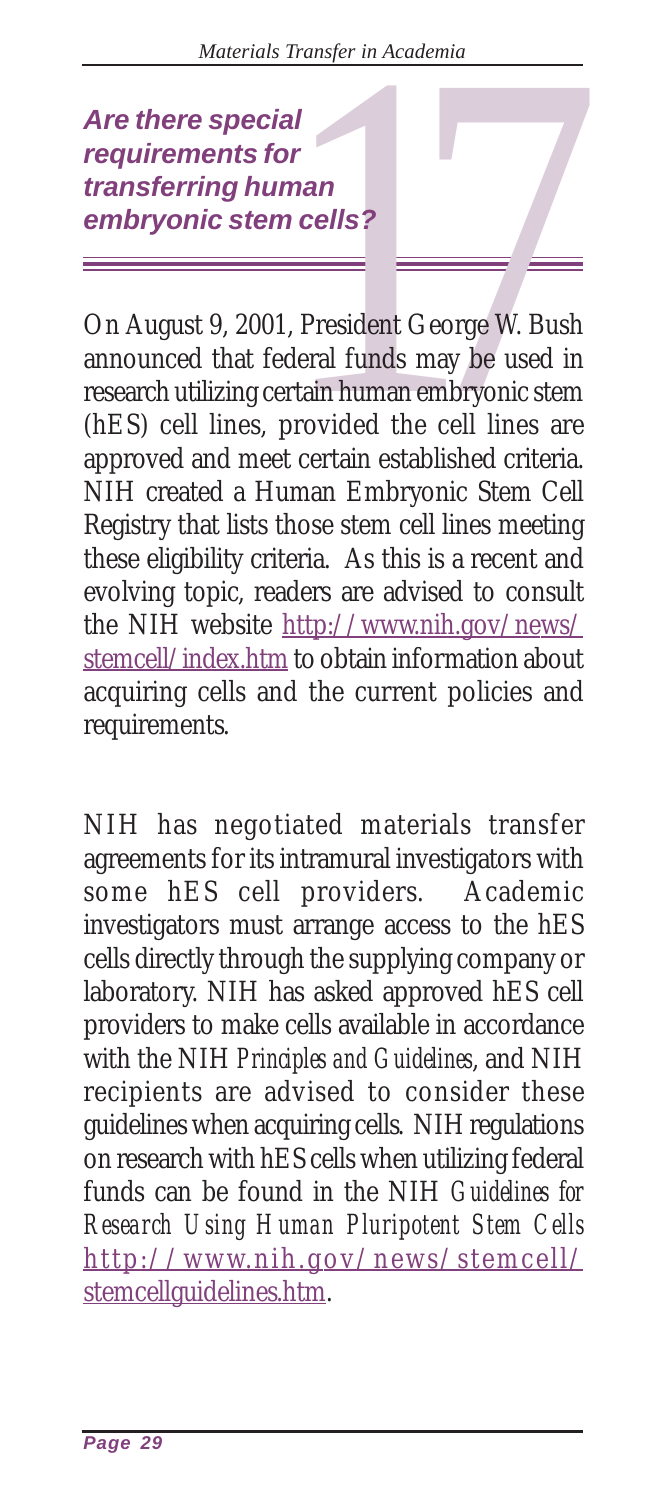*requirements for transferring "special" biological material?*

<span id="page-29-0"></span>Are there special<br>
requirements for<br>
transferring "special"<br>
biological material?<br>
Yes. For example, the Convention on Biological<br>
Diversity of 1992 is principally concerned with<br>
the conservation of diverse ecological sys Yes. For example, the Convention on Biological Diversity of 1992 is principally concerned with the conservation of diverse ecological systems. However, it also contains certain provisions relating to the commercialization of genetic materials obtained from developing countries. This is an area that is still evolving, and not many institutions or countries have either experience or mechanisms in place to handle such arrangements. Researchers should call on the resources of their technology transfer offices, and for the immediate future, it will probably be useful to have the technology transfer professionals consult experienced colleagues for assistance in this area.

Additionally, the importation of some biological materials into the U.S. requires USDA permits. If the proper documentation does not accompany packages, the materials may be quarantined or otherwise delayed, and they may suffer damage in the process. It is better to determine early whether permits will be needed. USDA forms, if needed, are available on-line at <http://www.aphis.usda.gov/forms>. It also may be helpful for the researcher to consult the university's biosafety office for advice. See also the discussion below regarding laws and regulations governing exports and the transfer of hazardous biological materials.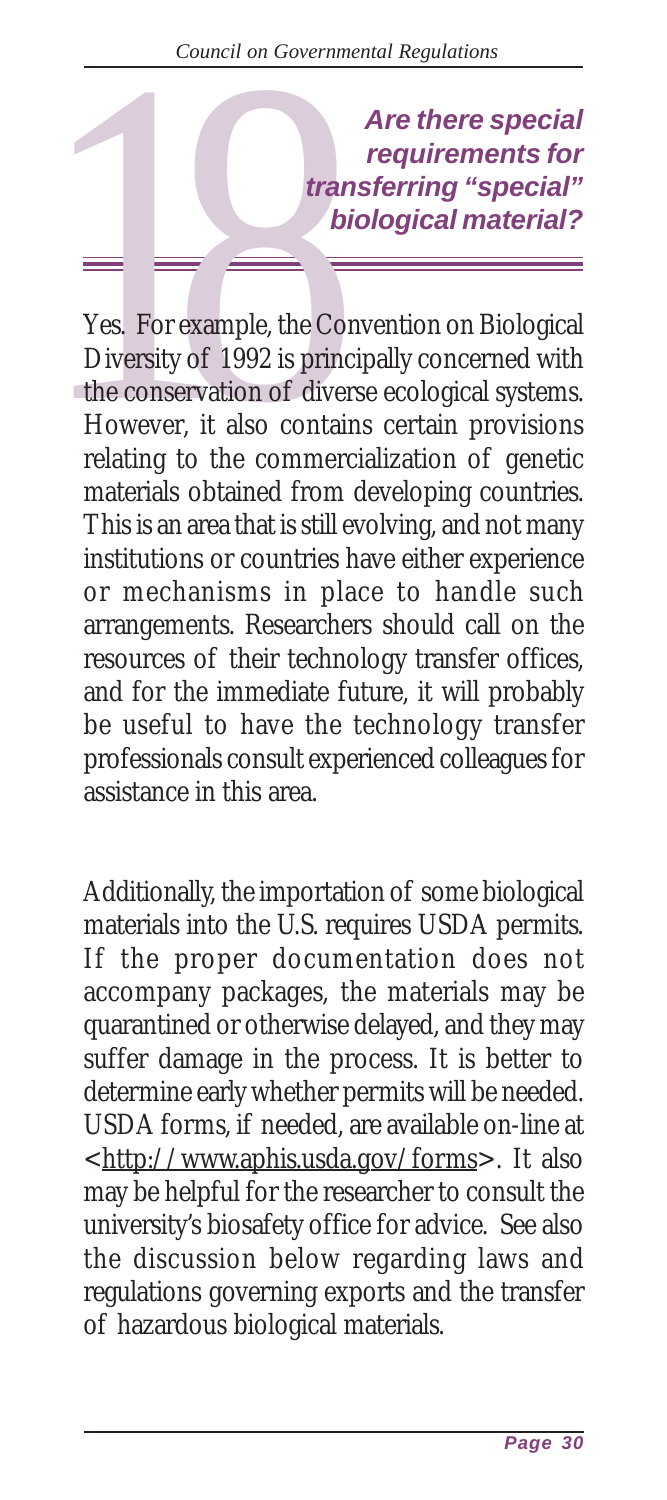#### *needed to transfer materials outside the United States?*

<span id="page-30-0"></span>Under U.S. export cont laws, autor dic licenses can apply to most ological  $m^{\prime}$  rials. In some cases, however,  $u \text{ line}$  may be required from the Bureau of Export Administration of the Department of Commerce or from the U.S. Department of State. There are, for instance, controls on the export of materials that could possibly be used in chemical or biological weapons. Examples given of such materials include human pathogens, zoonoses, toxins, animal pathogens, genetically modified microorganisms and plant pathogens. The Export Administration Regulations (EAR) administered by the Commerce Department are at *15 CFR Parts 768- 799*. The section covering the scope of materials covered is *15 CFR Part 742 Supplement No. 1(12)*. The International Traffic in Arms Regulations administered by the State Department are at *22 CFR Parts 120-130*. The list of regulated items is in *22 CFR Part 121*. An investigator planning to transfer materials which are controlled by the EAR or the ITAR outside the United States should work with the appropriate institutional staff person to obtain the required license. There are civil and criminal penalties for violating either the EAR or ITAR. Please also note that some highly hazardous biological materials may require multiple permits (e.g., for export from the U.S., and for import into another country). **19 an export license**<br> **19 an export license**<br> **19 an export of the United States?**<br> **19 and States?**<br> **19 and States?**<br> **19 and States?**<br> **19 and States?**<br> **19 and States?**<br> **19 and States?**<br> **19 and States?**<br> **19 and St**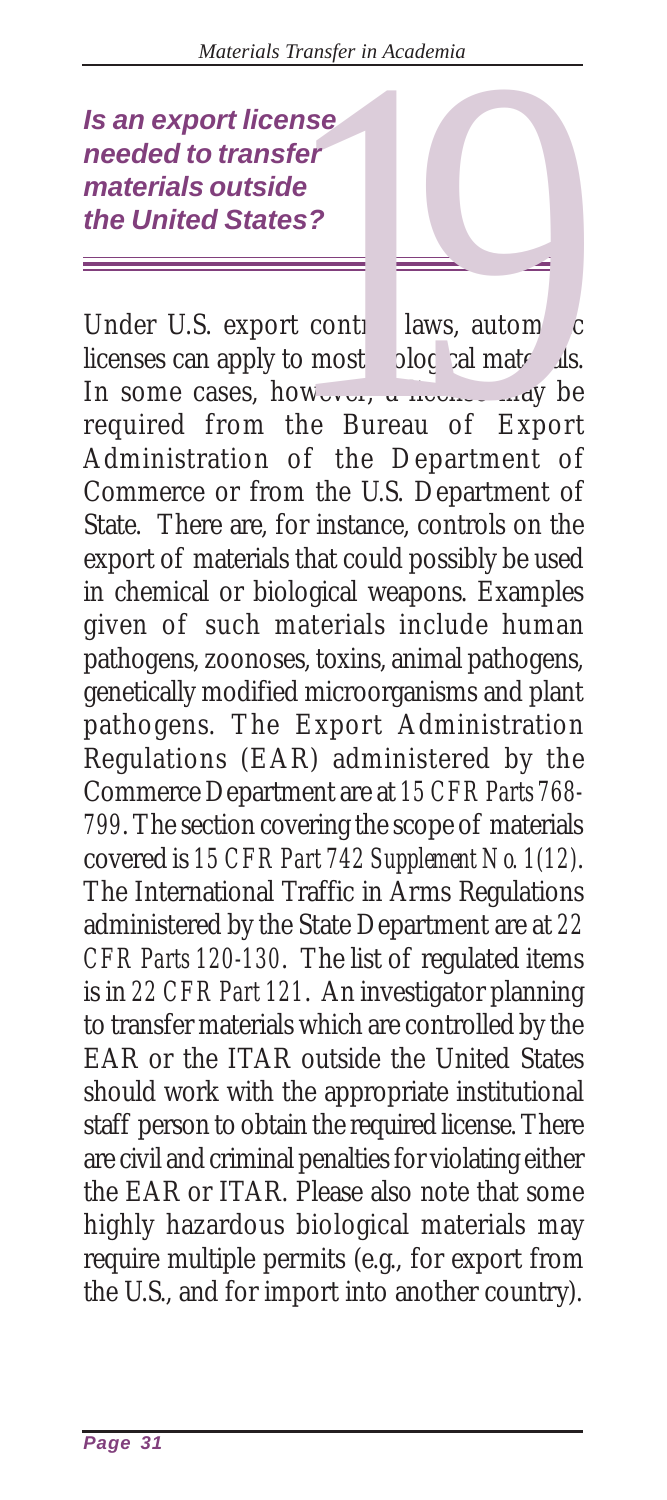*regulations regarding the transfer of toxic biological agents?*

<span id="page-31-0"></span>Are there special<br>
regulations regarding the<br>
transfer of toxic<br>
biological agents?<br>
Yes, there are laws and regulations covering<br>
possession, use, and transfer of certain biological<br>
agents and toxins that have the potent Yes, there are laws and regulations covering possession, use, and transfer of certain biological agents and toxins that have the potential to pose a severe threat to public health and safety. Agents that pose a threat to human health (the so-called select agents) were initially regulated by the federal government in the Antiterrorism and Effective Death Penalty Act of 1996 [*PL 104-132*], which placed restrictions on the transfer of these agents and imposed recordkeeping requirements on institutions that shipped or received them. The USA PATRIOT Act of 2001 [*PL 107-156*] restricted certain categories of individuals from possessing select agents and imposed criminal penalties. The Public Health Security and Bioterrorism Response Act of 2002 [*PL 107-188*] expanded these laws to include biological agents and toxins that affect plants and animals and regulated entities such as universities that use the listed agents in research.

The Centers for Disease Control and Prevention (CDC) of the U. S. Department of Health and Human Services and the Animal and Plant Health Inspection Service (APHIS) of the U.S. Department of Agriculture have issued Interim Final Rules governing the possession, use, and transfer of the listed biological agents and toxins to implement these laws. The effective date for the rules was February 7, 2003, although for institutions who were lawfully working with the select agents prior to that time, certain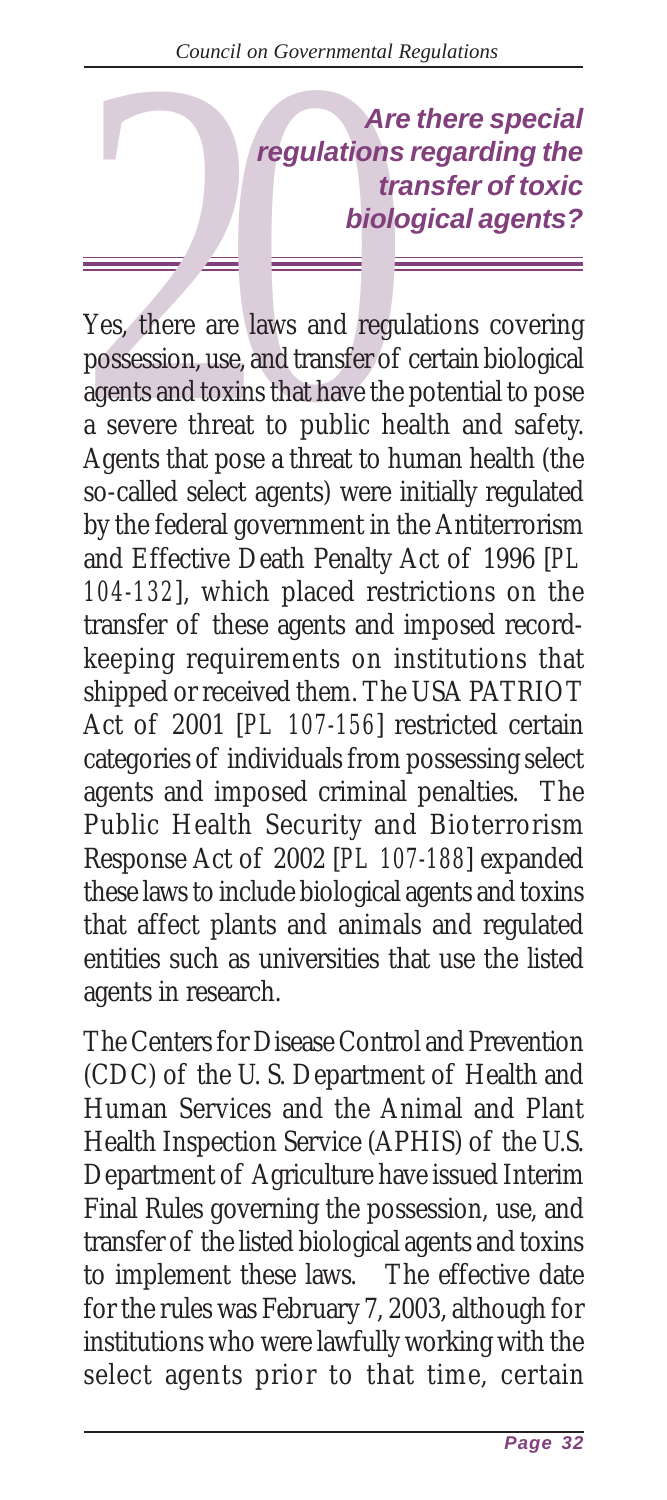provisions and requirements are phased in, with full compliance for both rules required by November 12, 2003. Both the CDC and APHIS websites include a set of Questions and Answers, which are amended periodically to respond to questions and comments about the Interim Rules from the research community. The rules are extensive and significant, and, among other things, require registration certificates for entities; background checks for responsible university officials, investigators, and others who have access to the listed agents; and security plans, training, and substantial recordkeeping. Upon full implementation in November, 2003, these rules will supersede the previous regulations controlling transfer of the select agents. Transfer of the so-called overlap agents, those that are both human and animal pathogens, appear to require both notification of CDC and an APHIS permit. The COGR website will be periodically updated with information about the implementation of and issues arising under these new regulations.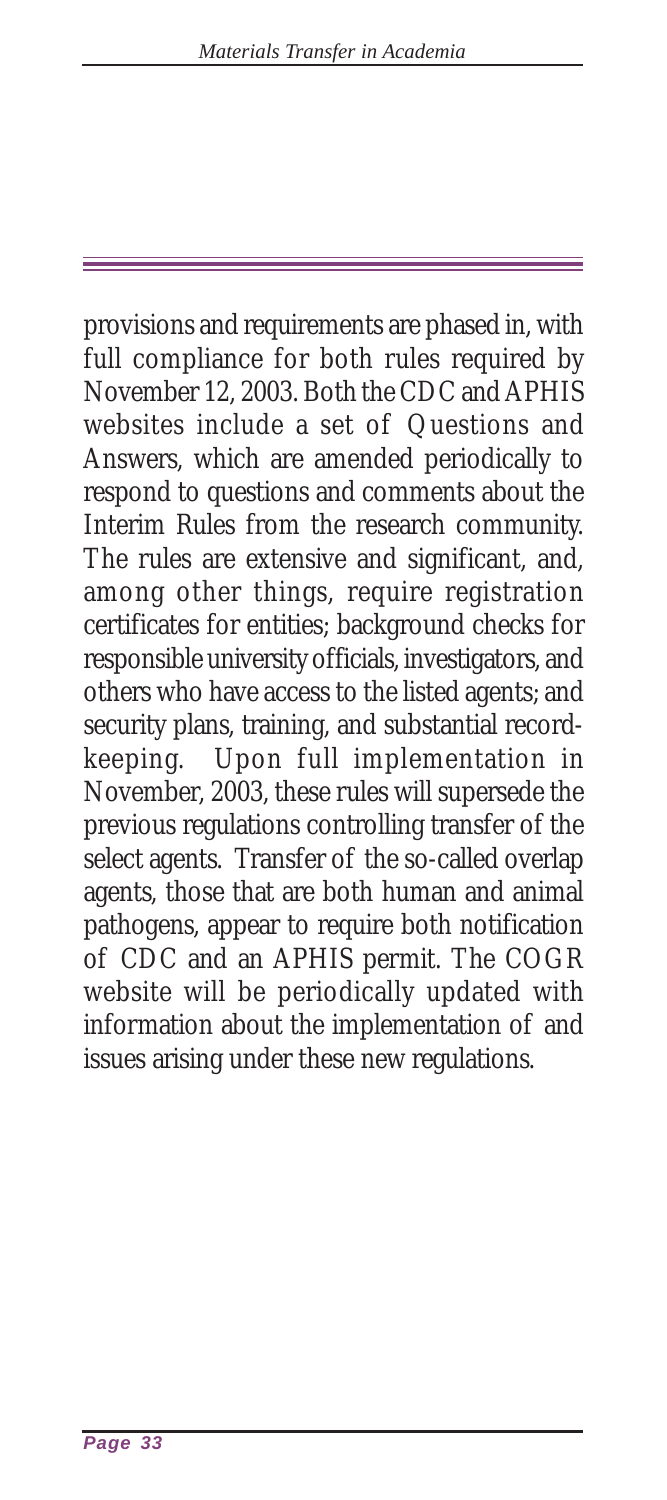#### *Acknowledgments*

<span id="page-33-0"></span>For the preparation of this brochure, COGR gives credit and thanks to the members of the COGR Contracts and Intellectual Property (CIP) Committee: Jilda Garton, Georgia Institute of Technology, Chair; Erica Kropp, University of Maryland; Ann Hammersla, Massachusetts Institute of Technology; Joseph Acanfora, University of California; Andrew Neighbour, University of California at Los Angeles; Marvin Parnes, University of Michigan; James Severson, University of Washington; and Robert Hardy, COGR.

In particular, COGR gratefully acknowledges the contributions of CIP member John Ritter, Princeton University, who led the effort to revise this brochure, and former members Carla Fishman of Tulane University and Joyce Brinton of Harvard University, who served as reviewers.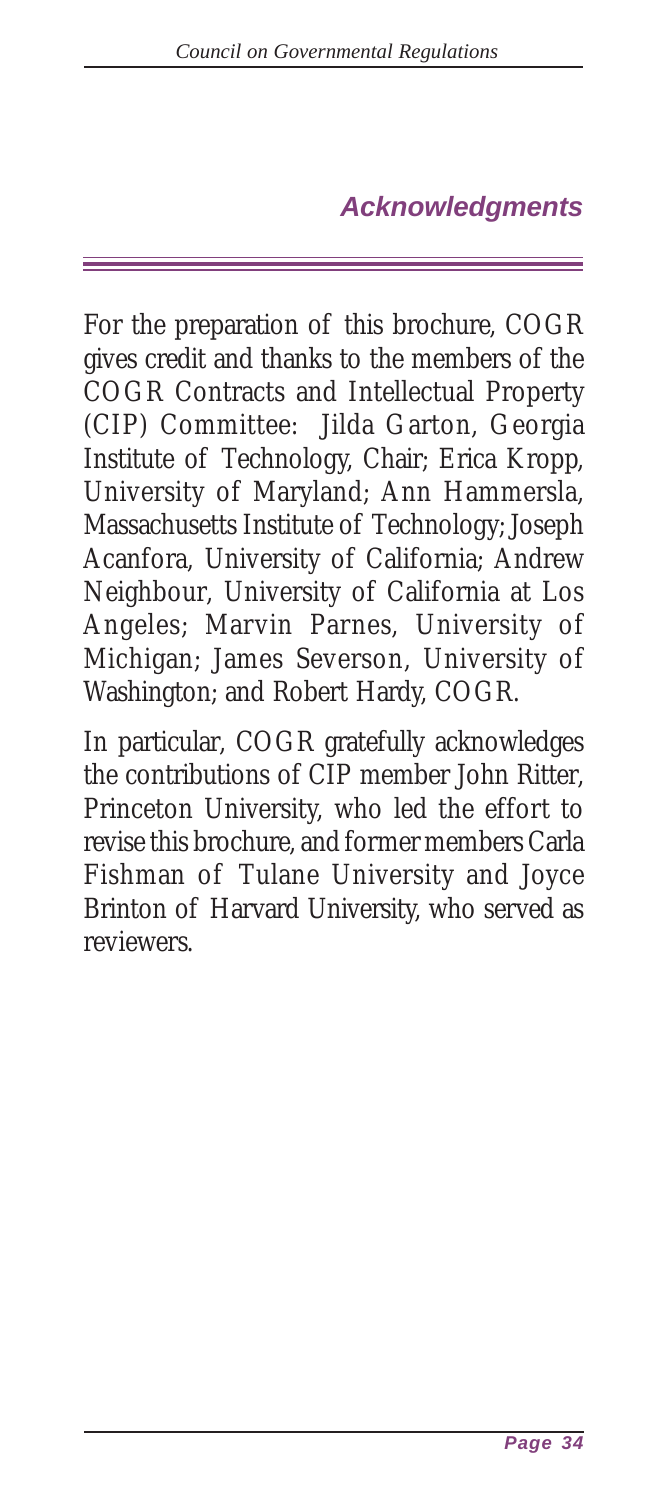<u> 1989 - Johann Stein, marwolaethau a bhann an t-Amhain an t-Amhain an t-Amhain an t-Amhain an t-Amhain an t-A</u>

#### <span id="page-34-0"></span>*For Notes*